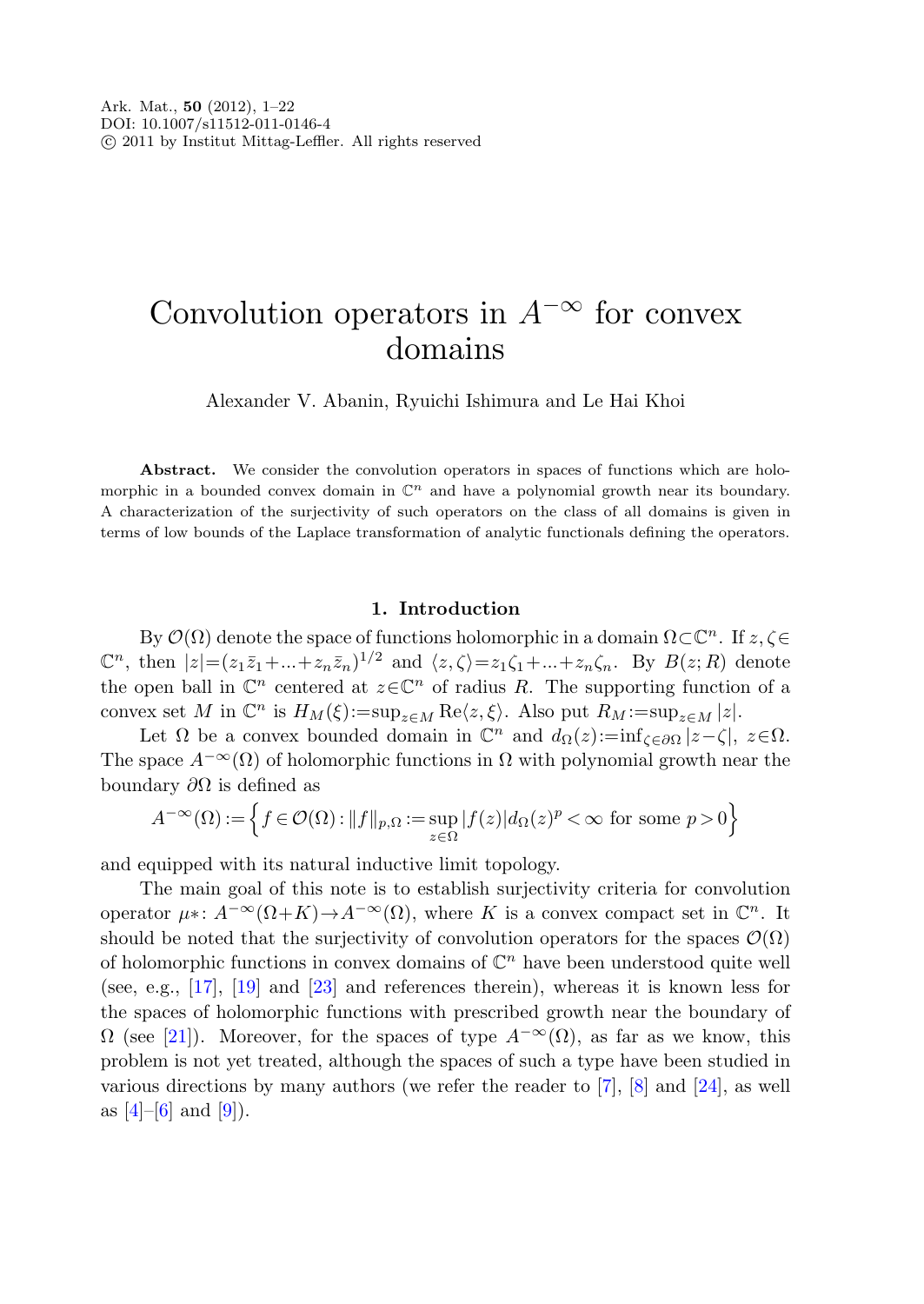The structure of this paper is as follows. Section [2](#page-1-0) is concerned with the acting of convolution operators in spaces of type  $A^{-\infty}(\Omega)$  and their conjugates which are actually multiplication operators. The main result in Section [2](#page-1-0) is a surjectivity functional criterion for convolution operators (see Theorem [2.9](#page-7-0)). In Section [3](#page-8-0) we study a surjectivity problem for the class of all convex domains. We introduce a condition  $(S^a)$  for the Laplace transformation of analytic functionals in  $\mathbb{C}^n$  and in terms of this condition prove a criterion for surjectivity for convolution operators (see Theorem [3.10\)](#page-15-0). In the last Section [4](#page-16-0) we give some examples, discuss the problem of existence of functions satisfying the condition  $(S<sup>a</sup>)$ , and get an explicit representation of solutions for convolution equations in a form of Dirichlet series.

<span id="page-1-0"></span>We note that some of our results were announced in [[3\]](#page-20-5).

# **2. Convolution operators**

# **2.1. Analytic functionals carried by a compact convex set**

Let  $\mu$  be an analytic functional on  $\mathbb{C}^n$ , carried by a compact convex set K, and  $\Omega$  be a bounded convex domain in  $\mathbb{C}^n$ . Consider the convolution operator

$$
\mu * f(z) := \langle \mu_w, f(z+w) \rangle,
$$

which maps  $\mathcal{O}(\Omega + K)$  into  $\mathcal{O}(\Omega)$  continuously (see, e.g., [[18,](#page-21-5) Chapter 9] and [\[23](#page-21-2)]). Notice that the Laplace (or Fourier–Borel) transformation

$$
\hat{\mu}(\zeta) := \langle \mu_z, e^{\langle z, \zeta \rangle} \rangle, \quad \zeta \in \mathbb{C}^n,
$$

of the functional  $\mu$  is an entire function in  $\mathbb{C}^n$  of exponential type that belongs to the space

$$
P_K := \left\{ f \in \mathcal{O}(\mathbb{C}^n) : \sup_{\zeta \in \mathbb{C}^n} \frac{|f(\zeta)|}{e^{H_K(\zeta) + \varepsilon |\zeta|}} < \infty \text{ for all } \varepsilon > 0 \right\}.
$$

Conversely, each  $f \in P_K$  defines an analytic functional  $\mu$ , carried by K, with  $\hat{\mu} = f$ .

Our nearest aim is to find out conditions on  $\mu$  (or on  $\hat{\mu}$ ) under which  $\mu$  acts from  $A^{-\infty}(\Omega + K)$  into  $A^{-\infty}(\Omega)$ . Recall that  $A^{-\infty}(\Omega)$  is a dual Fréchet–Schwartz space for any  $\Omega$ . Furthermore, as was announced in [\[4,](#page-20-2) Theorem 2.1], if either  $n=1$ , or  $n>1$  and  $\Omega$  has  $C^2$  boundary, the strong dual  $(A^{-\infty}(\Omega))'_b$  of  $A^{-\infty}(\Omega)$  can be identified, via the Laplace transformation of functionals, with the Fréchet–Schwartz space of entire functions

$$
A^{-\infty}_{\Omega}=\bigg\{f\in \mathcal O(\mathbb C^n): |f|_{p,\Omega}=\sup_{\zeta\in\mathbb C^n}\frac{|f(\zeta)|(1+|\zeta|)^p}{e^{H_{\Omega}(\zeta)}}<\infty\text{ for all }p\in\mathbb N\bigg\}.
$$

Denote by  $\mathcal{D}^{-\infty,n}$  the family of all bounded convex domains  $\Omega$  in  $\mathbb{C}^n$  for which the same isomorphism  $(A^{-\infty}(\Omega))_b' \simeq A_{\Omega}^{-\infty}$  is valid. In what follows we will identify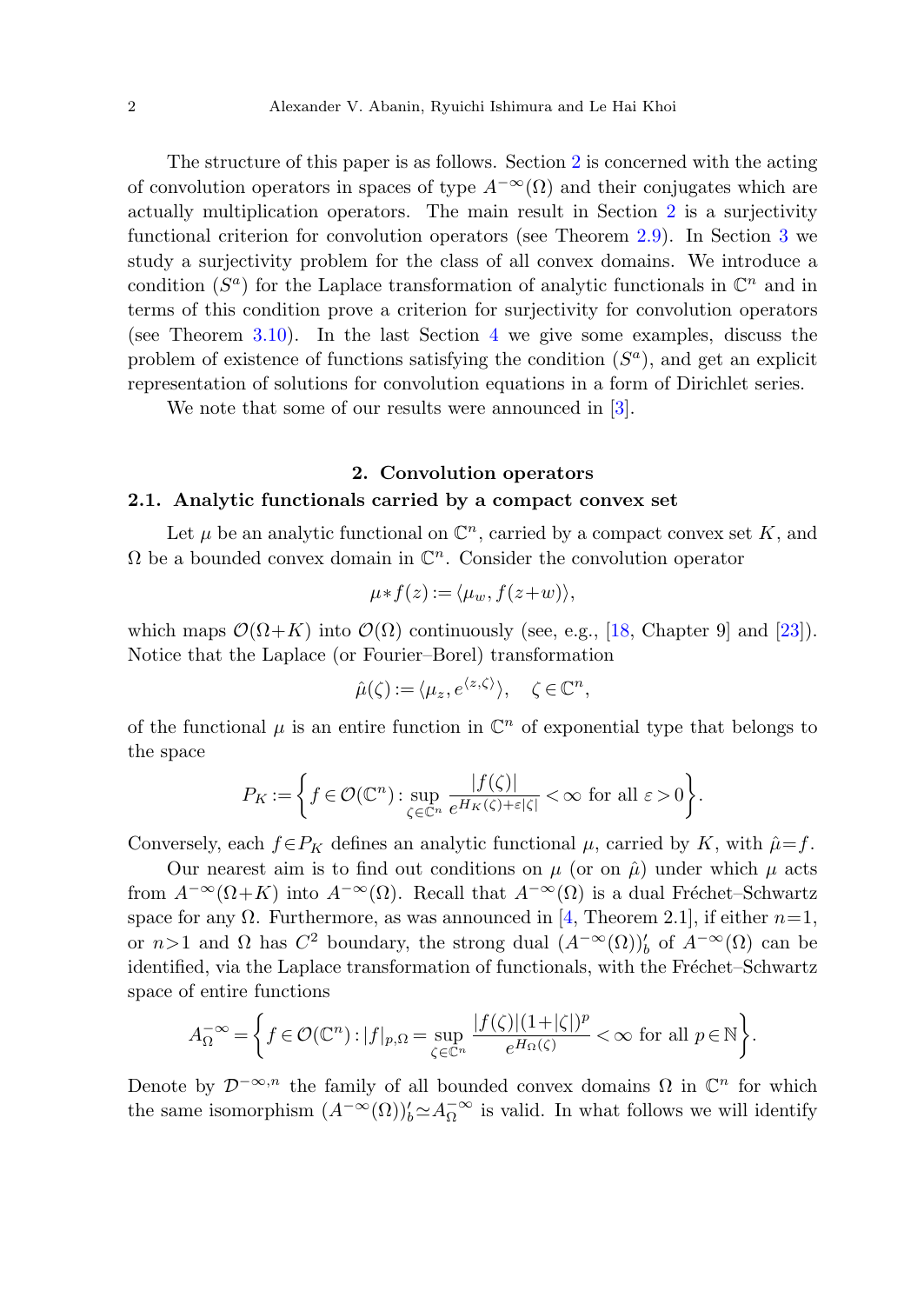<span id="page-2-0"></span> $(A^{-\infty}(\Omega))'_{b}$  with  $A_{\Omega}^{-\infty}$  for  $\Omega \in \mathcal{D}^{-\infty,n}$ . We strongly believe that  $\mathcal{D}^{-\infty,n}$  coincides with the family of all bounded convex domains in  $\mathbb{C}^n$ ,  $n>1$ , and, if it is so, we can omit our further condition that  $\Omega$  and  $\Omega + K$  belong to  $\mathcal{D}^{-\infty,n}$ .

Put

$$
A_K^{\infty} := \left\{ \varphi \in \mathcal{O}(\mathbb{C}^n) : \sup_{\zeta \in \mathbb{C}^n} \frac{|\varphi(\zeta)|}{(1+|\zeta|)^p e^{H_K(\zeta)}} < \infty \text{ for some } p \in \mathbb{N} \right\}.
$$

**Proposition 2.1.** Let  $\Omega$  and  $\Omega + K$  be in  $\mathcal{D}^{-\infty,n}$ . Then  $\mu * A^{-\infty}(\Omega + K) \subseteq$  $A^{-\infty}(\Omega)$  if and only if  $\hat{\mu} \in A_K^{\infty}$ . In addition, for each nontrivial  $\mu$  with  $\hat{\mu} \in A_K^{\infty}$  the following statements hold:

(i) The convolution operator  $\mu$ ∗:  $A^{-\infty}(\Omega + K) \to A^{-\infty}(\Omega)$  is continuous and has a dense range;

(ii) The conjugate operator to  $\mu$ \* is the multiplication operator

$$
\Lambda_{\hat{\mu}} : A_{\Omega}^{-\infty} \longrightarrow A_{\Omega + K}^{-\infty},
$$

$$
f \longmapsto \hat{\mu}f.
$$

*Proof.* Let  $\mu * A^{-\infty}(\Omega + K) \subseteq A^{-\infty}(\Omega)$  and suppose that a net  $(f_{\beta}, \mu * f_{\beta})_{\beta \in B}$ converges in  $A^{-\infty}(\Omega+K)\times A^{-\infty}(\Omega)$  to  $(f,g)$ . Obviously,  $A^{-\infty}(\Omega+K)\hookrightarrow \mathcal{O}(\Omega+K)$ and  $A^{-\infty}(\Omega) \rightarrow \mathcal{O}(\Omega)$ . Here  $\hookrightarrow$  is the symbol of continuous embedding. From this and continuity of  $\mu$ ∗:  $\mathcal{O}(\Omega + K) \to \mathcal{O}(\Omega)$  it follows that  $(f_\beta, \mu * f_\beta)_{\beta \in B}$  converges in  $\mathcal{O}(\Omega + K) \times \mathcal{O}(\Omega)$  to  $(f, \mu * f)$ . Thus,  $g = \mu * f$  and consequently the operator  $\mu^*$ :  $A^{-\infty}(\Omega + K) \to A^{-\infty}(\Omega)$  has a closed graph. By the Grothendieck closed graph theorem [[13\]](#page-20-6) this operator is continuous. By virtue of the fact that  $A^{-\infty}(\Omega + K)$ and  $A^{-\infty}(\Omega)$  are dual Fréchet–Schwartz spaces, we then get that there exist  $m \in \mathbb{N}$ and  $C>0$  such that

$$
\|\mu * f\|_{m,\Omega} \le C \|f\|_{1,\Omega+K} \quad \text{for all } f \in A^{-\infty}(\Omega+K).
$$

In particular, for  $f_{\zeta}(\cdot):=e^{\langle \zeta, \cdot \rangle}, \zeta \in \mathbb{C}$ , using the relation  $\mu * e^{\langle \zeta, z+\cdot \rangle} = \hat{\mu}(\zeta)e^{\langle \zeta, z \rangle}$  for all  $z \in \Omega$  and  $\zeta \in \mathbb{C}^n$  and applying the fact [[6,](#page-20-3) Lemma 2.2] that there exist constants  $A_1>0$  and  $a_m>0$  such that for all  $\zeta \in \mathbb{C}^n$ ,

$$
||e^{\langle \zeta, \cdot \rangle}||_{1, \Omega + K} \le A_1 \frac{e^{H_{\Omega}(\zeta) + H_K(\zeta)}}{1 + |\zeta|}
$$

and

$$
||e^{\langle \zeta, \cdot \rangle}||_{m,\Omega} \ge a_m \frac{e^{H_\Omega(\zeta)}}{(1+|\zeta|)^m},
$$

we then have

$$
|\hat{\mu}(\zeta)| \le \frac{CA_1}{a_m} (1+|\zeta|)^{m-1} e^{H_K(\zeta)} \quad \text{for all } \zeta \in \mathbb{C}^n.
$$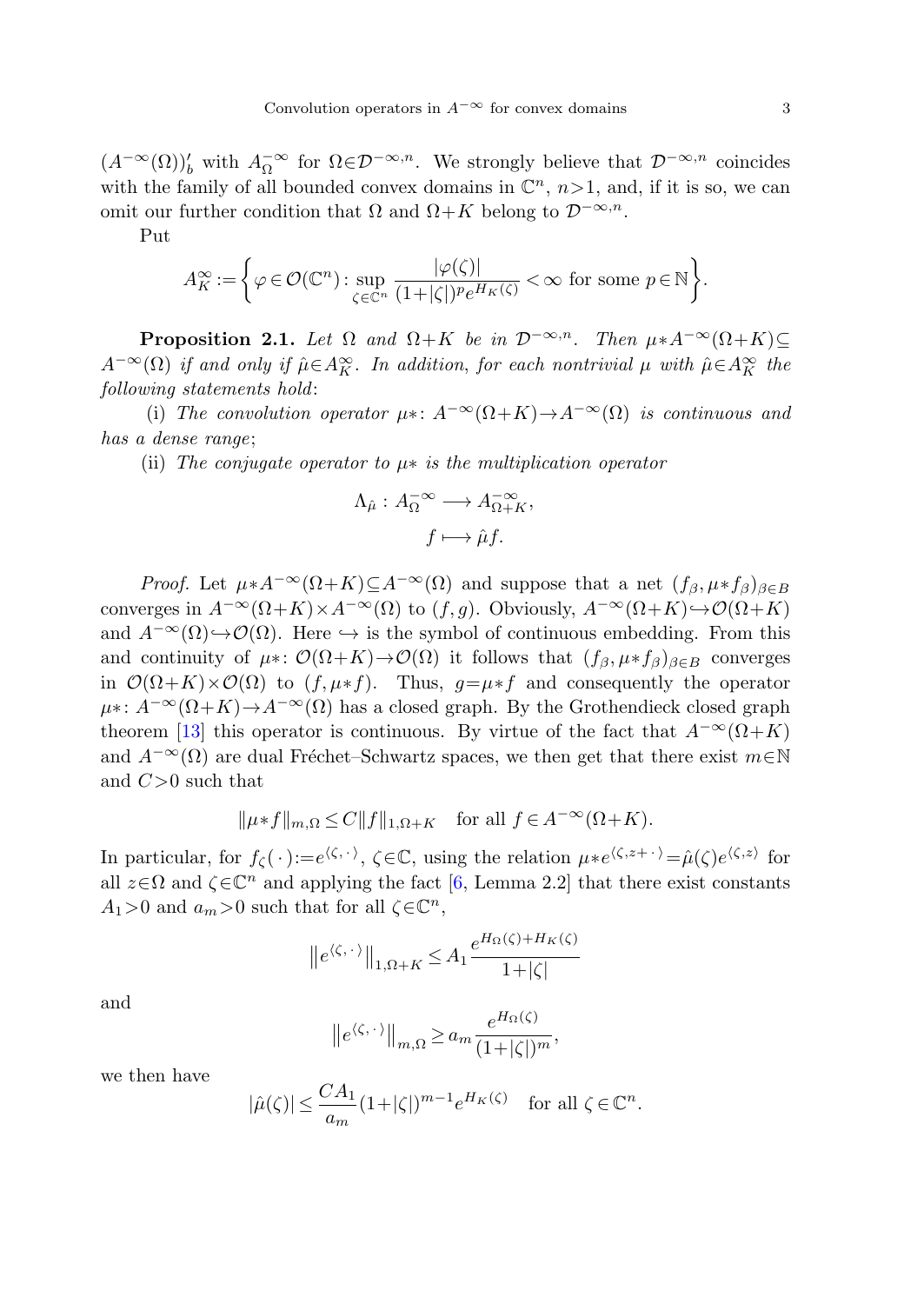<span id="page-3-1"></span>Hence,  $\hat{\mu} \in A_K^{\infty}$ .

Conversely, let  $\hat{\mu} \in A_K^{\infty}$ . It is easy to see that  $\Lambda_{\hat{\mu}}$  maps  $A_{\Omega}^{-\infty}$  into  $A_{\Omega+K}^{-\infty}$  continuously. Then the conjugate operator  $\Lambda_{\hat{\mu}}^{\tau}$ : $A^{-\infty}(\Omega + K) \to A^{-\infty}(\Omega)$  is continuous and  $\Lambda_{\hat{\mu}}^{\tau}(e^{\langle \zeta,z+w\rangle})=\hat{\mu}(\zeta)e^{\langle \zeta,z\rangle}$  for all  $z\in\Omega$  and  $\zeta\in\mathbb{C}^n$ .

<span id="page-3-0"></span>Since  $\hat{\mu} \in A_K^{\infty} \subset P_K$ , the convolution operator  $\mu^*$  maps  $\mathcal{O}(\Omega + K)$  into  $\mathcal{O}(\Omega)$ continuously and

(1) 
$$
\mu * e^{\langle \zeta, z + \cdot \rangle} = \hat{\mu}(\zeta) e^{\langle \zeta, z \rangle} \text{ for all } z \in \Omega \text{ and } \zeta \in \mathbb{C}^n.
$$

Thus,

(2) 
$$
\mu * e^{\langle \zeta, \cdot \rangle} = \Lambda^{\tau}_{\hat{\mu}}(e^{\langle \zeta, \cdot \rangle}) \text{ for all } \zeta \in \mathbb{C}^n.
$$

Take any  $f \in A^{-\infty}(\Omega + K)$ . From [\[4](#page-20-2), Theorem 2.1] it follows that the system of exponential functions  $E:=\{e^{\langle \zeta, \cdot \rangle} : \zeta \in \mathbb{C}^n\}$  is complete in  $A^{-\infty}(\Omega + K)$ . Then there exists a sequence  ${e_k}_{k=1}^{\infty}$  from  $\text{Span}(E)$  which converges to f in  $A^{-\infty}(\Omega+K)$ . Moreover,  ${e_k}_{k=1}^{\infty}$  converges to f in  $\mathcal{O}(\Omega+K)$ . Using this, [\(2](#page-3-0)) and the continuity of the operators  $\mu$ <sup>\*</sup>:  $\mathcal{O}(\Omega+K) \to \mathcal{O}(\Omega)$  and  $\Lambda_{\hat{\mu}}^{\tau}$ :  $A^{-\infty}(\Omega+K) \to A^{-\infty}(\Omega)$ , we find that  $\mu * f = \Lambda_{\hat{\mu}}^{\tau}(f)$  for all  $f \in A^{-\infty}(\Omega + K)$ . Consequently,  $\mu *$  maps  $A^{-\infty}(\Omega + K)$  into  $A^{-\infty}(\Omega)$  and is continuous.

Since the statement (ii) follows immediately from the equality [\(1](#page-3-1)) and the notion of conjugate operator, it remains to check that if  $\mu$  is nontrivial, then  $\mu * A^{-\infty}(\Omega + K)$  is dense in  $A^{-\infty}(\Omega)$ . Taking into account ([1\)](#page-3-1) again, to do this it is enough to get that the system  $\{e^{\langle \zeta, \cdot \rangle} : \hat{\mu}(\zeta) \neq 0\}$  is complete in  $A^{-\infty}(\Omega)$ . By [\[4](#page-20-2), Theorem 2.1], the system  $\{e^{\langle \zeta, \cdot \rangle} : \zeta \in \mathbb{C}^n\}$  is complete in  $A^{-\infty}(\Omega)$ . Next, by the uniqueness theorem for holomorphic functions, for each  $\zeta$  with  $\hat{\mu}(\zeta)=0$  there exists a sequence  $\{\zeta^{(k)}\}_{k=1}^{\infty}$  with  $\hat{\mu}(\zeta^{(k)})\neq 0$  such that  $\zeta^{(k)}\to \zeta$  as  $k\to\infty$ . Thus, the only the thing we have to prove is that  $e^{\langle \zeta, \cdot \rangle}$  converges in  $A^{-\infty}(\Omega)$  to  $e^{\langle \zeta^0, \cdot \rangle}$  as  $\zeta \rightarrow \zeta^0$ , where  $\zeta^0 \in \mathbb{C}^n$  is arbitrary.

Recall that  $R_{\Omega} = \sup_{z \in \Omega} |z|$ . For all  $z \in \Omega$  and  $|\zeta - \zeta^0| \leq 1/R_{\Omega}$ ,

$$
|e^{\langle \zeta, z \rangle} - e^{\langle \zeta^0, z \rangle}| = |e^{\langle \zeta^0, z \rangle}| |e^{\langle \zeta - \zeta^0, z \rangle} - 1|
$$
  
 
$$
\leq e|e^{\langle \zeta^0, z \rangle}| |\langle \zeta - \zeta^0, z \rangle| \leq e R_{\Omega} |e^{\langle \zeta^0, z \rangle}| |\zeta - \zeta^0|.
$$

Consequently, for each  $n \in \mathbb{N}$ ,

$$
||e^{\langle \zeta, z \rangle} - e^{\langle \zeta^0, z \rangle} ||_{n, \Omega} \le e R_{\Omega} ||e^{\langle \zeta^0, z \rangle} ||_{n} |\zeta - \zeta^0| \to 0 \quad \text{as } \zeta \to \zeta^0.
$$

This completes the proof.  $\Box$ 

By standard arguments from the theory of duality, Proposition [2.1](#page-2-0) implies the following functional criterion of surjectivity for convolution operators.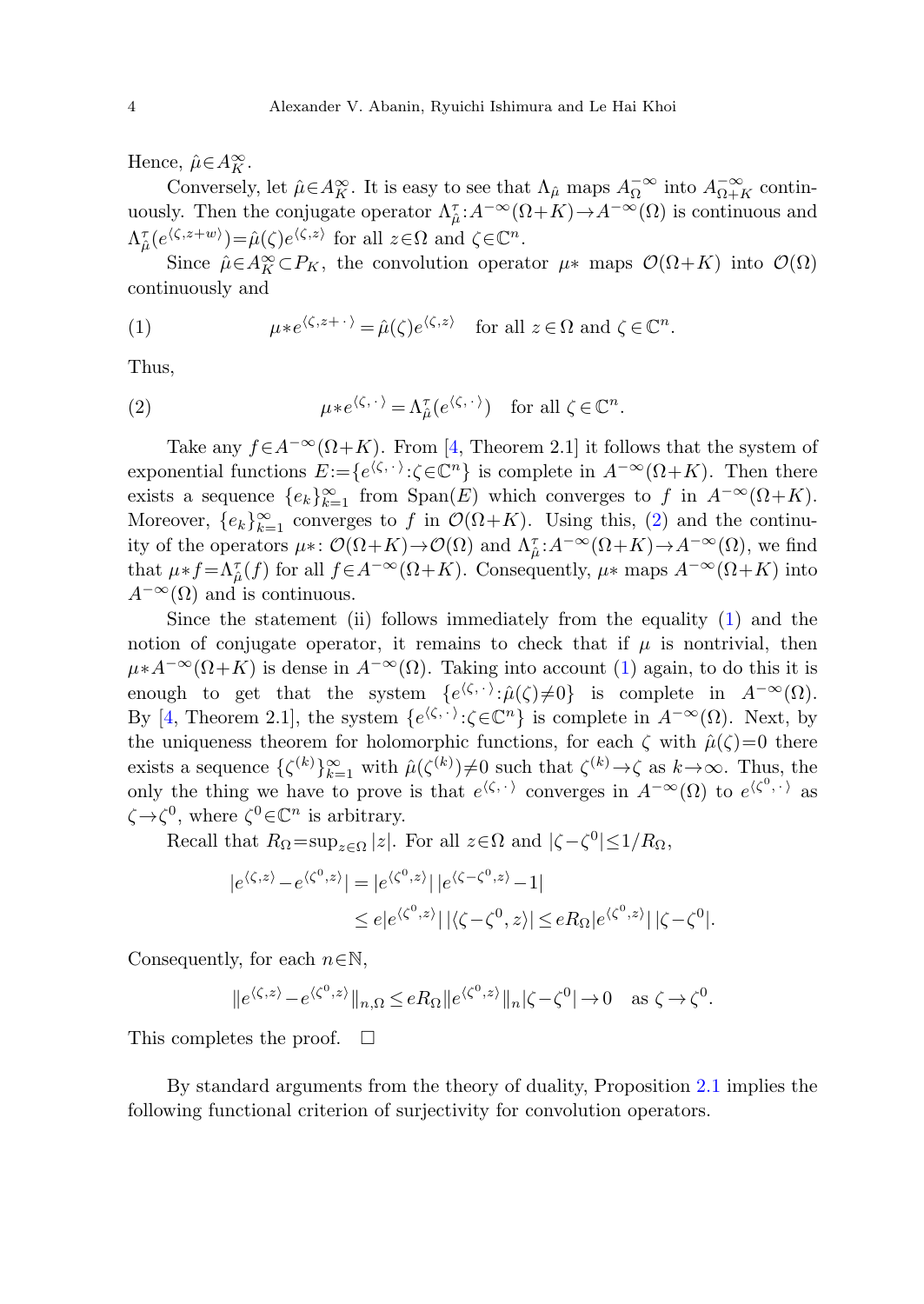<span id="page-4-0"></span>**Proposition 2.2.** Let  $\Omega$  and  $\Omega + K$  be in  $\mathcal{D}^{-\infty,n}$  and  $\mu$  be a nontrivial analytic functional with  $\hat{\mu} \in A_K^{\infty}$ . The convolution operator  $\mu$ \*:  $A^{-\infty}(\Omega + K) \to A^{-\infty}(\Omega)$  is surjective if and only if  $\Lambda_{\hat{\mu}}(A_{\Omega}^{-\infty})$  is closed in  $A_{\Omega+K}^{-\infty}$ .

Proof. Applying [[10](#page-20-7), Corollary 8.6.4 and Theorem 8.6.8], we have that if the operator  $\mu^*: A^{-\infty}(\Omega + K) \to A^{-\infty}(\Omega)$  is surjective, then the set  $(\mu^*)'(A^{-\infty}(\Omega)')$  is closed in the strong dual  $(A^{-\infty}(\Omega+K))'_{b}$  of  $A^{-\infty}(\Omega+K)$ .

Let now  $(\mu^*)' (A^{-\infty}(\Omega)')$  be closed in the strong dual  $(A^{-\infty}(\Omega + K))'_{b}$ . Since  $A^{-\infty}(\Omega)$  and  $A^{-\infty}(\Omega + K)$  are dual Fréchet–Schwartz spaces, their duals are Fréchet spaces (and moreover, Fréchet–Schwartz spaces). Hence, by  $[10,$  $[10,$  Theorem 8.6.13], the set  $(\mu^*)''(A^{-\infty}(\Omega + K)''')$  is closed in the strong dual  $(A^{-\infty}(\Omega))''_b$  of  $(A^{-\infty}(\Omega))'_b$ . Using that  $A^{-\infty}(\Omega)$  and  $A^{-\infty}(\Omega + K)$  are reflexive (as dual Fréchet–Schwartz spaces), we get that  $\mu * (A^{-\infty}(\Omega + K))$  is closed in  $A^{-\infty}(\Omega)$ . Applying the state-ment (i) of Proposition [2.1,](#page-2-0) we obtain that  $\mu$ ∗:  $A^{-\infty}(\Omega + K) \rightarrow A^{-\infty}(\Omega)$  is surjective.

Thus,  $\mu^*: A^{-\infty}(\Omega + K) \to A^{-\infty}(\Omega)$  is surjective if and only if  $(\mu^*)'(A^{-\infty}(\Omega)')$  is closed in  $(A^{-\infty}(\Omega + K))'_{b}$ . It remains to use [[4,](#page-20-2) Theorem [2.1](#page-2-0)] and Proposition 2.1(ii), to finish the proof.  $\Box$ 

# **2.2.** Multiplicators from  $A_{\Omega}^{-\infty}$  into  $A_{\Omega+K}^{-\infty}$

In view of Proposition [2.2,](#page-4-0) recall that an entire function  $\varphi$  in  $\mathbb{C}^n$  is a *multipli*cator from  $A_{\Omega}^{-\infty}$  into  $A_{\Omega+K}^{-\infty}$  if  $\varphi g \in A_{\Omega+K}^{-\infty}$ , whenever  $g \in A_{\Omega}^{-\infty}$ . As we will see later, a description of all multiplicators from  $A_{\Omega}^{-\infty}$  into  $A_{\Omega+K}^{-\infty}$  plays an important role in the study of surjectivity of convolution operators. For doing this we recall some definitions and results from [\[2](#page-20-8)] in a particular case sufficient for our purposes.

Denote by  $V^n$  the family of all functions  $v:\mathbb{C}^n\to\mathbb{R}$  which are bounded above on each compact set in  $\mathbb{C}^n$ . We associate with  $v \in V^n$  the Banach space

$$
E(v) := \left\{ f \in \mathcal{O}(\mathbb{C}^n) : |f|_v := \sup_{\zeta \in \mathbb{C}^n} \frac{|f(\zeta)|}{e^{v(\zeta)}} < \infty \right\}.
$$

Let  $\Phi = {\varphi_k}_{k=1}^{\infty}$  be a sequence of functions from  $V^n$  such that there exists some constant  $A_k$  for which  $\varphi_{k+1}(\zeta) \leq \varphi_k(\zeta) + A_k$  for all  $\zeta \in \mathbb{C}^n$ ,  $k=1,2,...$  Define the Fréchet space

$$
P(\Phi) := \bigcap_{k=1}^{\infty} E(\varphi_k).
$$

Let  $P(\Psi)$  be another space of the same type. We then say that an entire function g is a multiplicator from  $P(\Phi)$  into  $P(\Psi)$  if  $g(P(\Phi)) \subseteq P(\Psi)$ .

Denote by  $\mathcal{M}(\Phi, \Psi)$  the set of all multiplicators from  $P(\Phi)$  into  $P(\Psi)$ . Each  $q \in$  $\mathcal{M}(\Phi, \Psi)$  generates a linear operator  $\Lambda_q$ :  $f \in P(\Phi) \mapsto gf \in P(\Psi)$ . It is easy to see that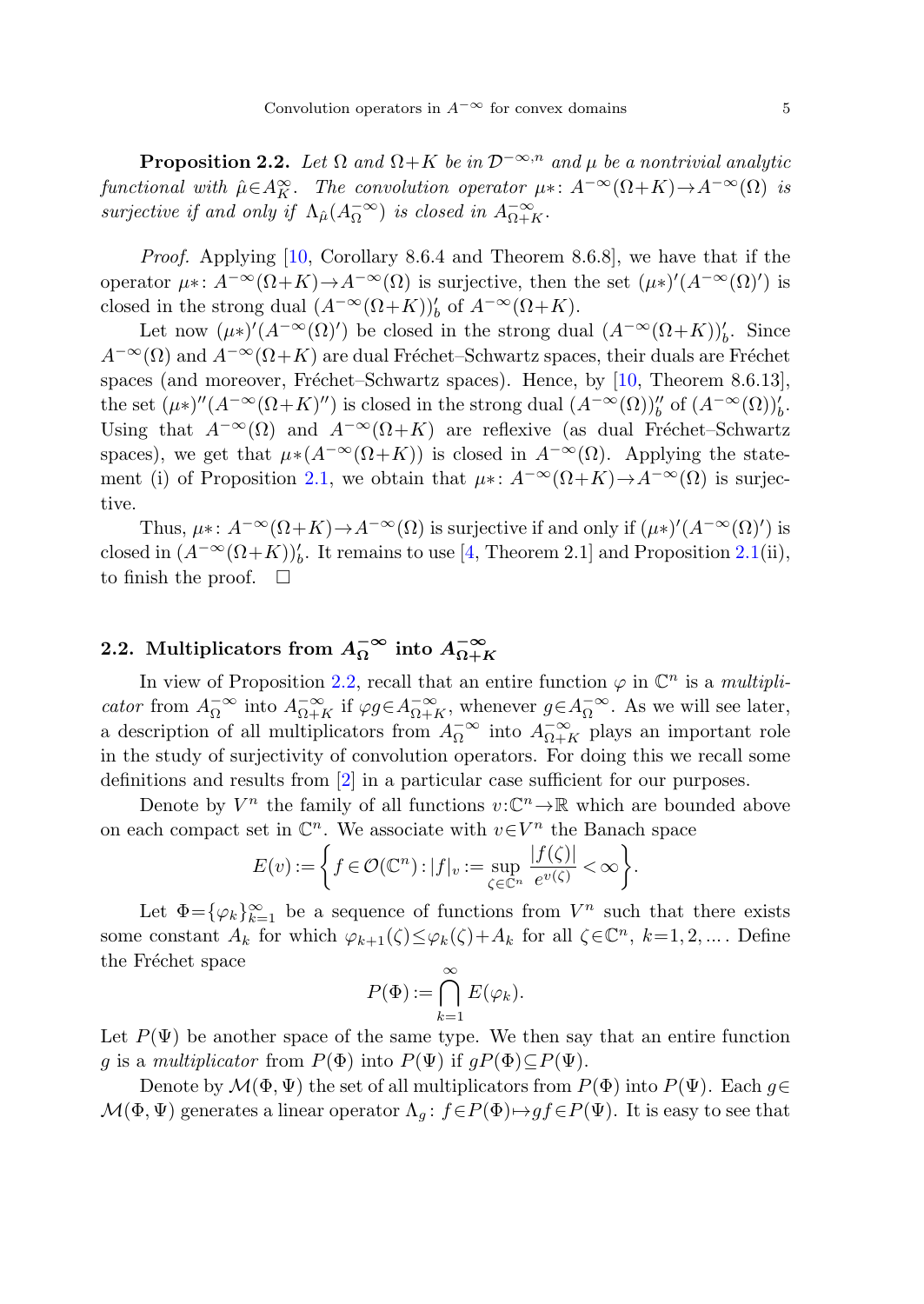<span id="page-5-0"></span>this operator is continuous. Indeed, since the topologies in  $P(\Phi)$  and  $P(\Psi)$  are finer than the topology of pointwise convergence in  $\mathbb{C}^n$ , the graph of  $\Lambda_a: P(\Phi) \to P(\Psi)$ is closed. Then, by the Banach closed graph theorem, this operator is continuous.

It is clear that the set  $\bigcap_{m=1}^{\infty} \bigcup_{k=1}^{\infty} E(\psi_m - \varphi_k)$  is always contained in  $\mathcal{M}(\Phi, \Psi)$ . The following result is an immediate consequence of [[2,](#page-20-8) Propositions 1 and 5].

#### **Proposition 2***.***3.** Let Φ satisfy the following conditions:

(a)  $\Phi$  consists of plurisubharmonic (psh) functions in  $\mathbb{C}^n$ ;

(b) For each  $k \in \mathbb{N}$  there exists  $m \in \mathbb{N}$  such that  $P(\Phi)$  is dense in  $E(\varphi_m)$  with respect to the norm  $|\cdot|_{\varphi_k}$ ;

(c) For each  $k \in \mathbb{N}$  there exist  $m \in \mathbb{N}$  and  $M > 0$  such that

$$
\sup_{|w| \le 1} \varphi_m(\zeta + w) + \log(1 + |\zeta|) \le \varphi_k(\zeta) + M \quad \text{for all } \zeta \in \mathbb{C}^n.
$$

Then

$$
\mathcal{M}(\Phi, \Psi) = \bigcap_{m=1}^{\infty} \bigcup_{k=1}^{\infty} E(\psi_m - \varphi_k).
$$

<span id="page-5-2"></span>*Remark* 2.4. In [\[2](#page-20-8), Proposition 1]  $\bigcap_{m=1}^{\infty} \bigcup_{k=1}^{\infty} E(\psi_m - \varphi_k)$  was misprinted as  $\bigcap_{m=1}^{\infty} \bigcap_{k=1}^{\infty} E(\psi_m - \varphi_k).$ 

In the sequel we write  $\mathcal{M}_{\Omega,\Omega+K}^{-\infty}$  instead of  $\mathcal{M}(A_{\Omega}^{-\infty},A_{\Omega+K}^{-\infty})$ . Applying Propo-sition [2.3](#page-5-0) to the spaces  $A_{\Omega}^{-\infty}$  and  $A_{\Omega+K}^{-\infty}$ , we have the following result.

**Proposition 2.5.** For any bounded convex domain  $\Omega$  and convex compact set K,

$$
\mathcal{M}_{\Omega,\Omega+K}^{-\infty} = A_K^{\infty}.
$$

*Proof.* Without loss of generality we can assume that  $0 \in \Omega$ . For each  $k \in \mathbb{N}$ define

$$
H_{\Omega,k}(\zeta) := \sup_{z \in \Omega} (\text{Re}\langle z, \zeta \rangle + k \log d_{\Omega}(z)), \quad \zeta \in \mathbb{C}^n,
$$

<span id="page-5-1"></span>where, as above,  $d_{\Omega}(z)$  is the distance between  $z \in \Omega$  and  $\partial \Omega$ . Clearly,  $H_{\Omega,k}$  is psh in  $\mathbb{C}^n$  and

$$
|H_{\Omega,k}(w)-H_{\Omega,k}(\zeta)|\leq R_{\Omega}|w-\zeta| \quad \text{for all } w,\zeta \in \mathbb{C}^n.
$$

Thus,  $H_{\Omega,k}$  are psh functions in  $\mathbb{C}^n$  satisfying Lipschitz conditions. Next, by the proof of  $[6, \text{Lemma } 2.2],$  $[6, \text{Lemma } 2.2],$  $[6, \text{Lemma } 2.2],$ 

(3) 
$$
c_k \leq H_{\Omega,k}(\zeta) - H_{\Omega}(\zeta) + k \log(1 + |\zeta|) \leq C_k \quad \text{for all } \zeta \in \mathbb{C}^n \text{ and } k \in \mathbb{N},
$$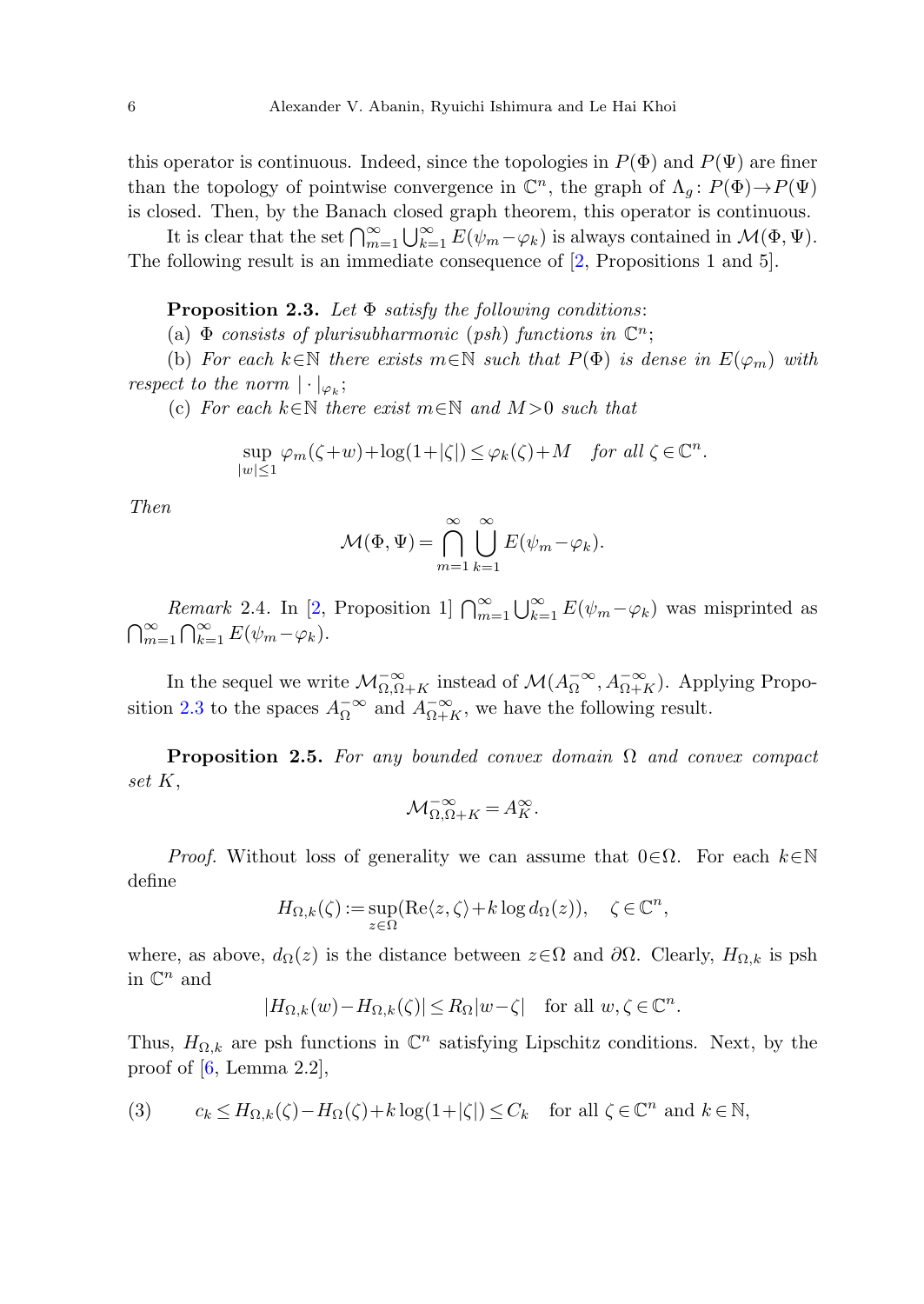where  $c_k := k \log \min\{r_{\Omega}/e, kr_{\Omega}/eR_{\Omega}\}\$ , and  $r_{\Omega} := \inf_{z \in \partial \Omega} |z|$ . From this it follows that, for every  $k \in \mathbb{N}$ ,

$$
A_{\Omega}^{-k} := \left\{ f \in \mathcal{O}(\mathbb{C}^n) : |f|_{k,\Omega} = \sup_{\zeta \in \mathbb{C}^n} \frac{|f(\zeta)|(1+|\zeta|)^k}{e^{H_{\Omega}(\zeta)}} < \infty \right\} = E(H_{\Omega,k})
$$

and, consequently,  $A_{\Omega}^{-\infty} = P(\Phi)$ , where  $\Phi = \{H_{\Omega,k}\}_{k=1}^{\infty}$ . To finish the proof it is sufficient only to check that  $\Phi$  satisfies conditions (b) and (c) of Proposition [2.3](#page-5-0).

(b) Let

$$
P_{\Omega} := \left\{ f \in H(\mathbb{C}^n) : \sup_{\zeta \in \mathbb{C}^n} \frac{|f(\zeta)|}{e^{H_{\Omega}(\zeta) - \varepsilon |z|}} < \infty \text{ for some } \varepsilon > 0 \right\}.
$$

Fix any  $k \in \mathbb{N}$  and function  $f \in A_{\Omega}^{-k-1}$ . Evidently,  $f_{\gamma}(\cdot) := f(\gamma \cdot)$  belongs to  $P_{\Omega}$  for every  $\gamma \in (0, 1)$ . By the proof of [[5,](#page-20-9) Lemma 2.11]  $|f_{\gamma} - f|_{k,\Omega} \to 0$  as  $\gamma \to 1$ -. Therefore,  $P_{\Omega}$  is dense in  $A_{\Omega}^{-k-1}$  with respect to the norm  $|\cdot|_{H_{\Omega,k}}$ . By [[5,](#page-20-9) Lemma 2.10]  $P_{\Omega} \subset A_{\Omega}^{-\infty}$ . Thus,  $A_{\Omega}^{-\infty}$  is dense in  $A_{\Omega}^{-k-1}$  with respect to the norm  $|\cdot|_{H_{\Omega,k}}$ , and (b) holds with  $m=k+1$ .

(c) From [\(3](#page-5-1)) and the Lipschitz condition for  $H_{\Omega,k}$  it follows that

$$
\sup_{|w| \le 1} H_{\Omega,k+1}(\zeta + w) + \log(1 + |\zeta|) \le H_{\Omega}(\zeta) + R_{\Omega} - k \log(1 + |\zeta|) + k \log 2 + C_{k+1}
$$

$$
\leq H_{\Omega,k}(\zeta) + R_{\Omega} + k \log 2 + C_{k+1} - c_k.
$$

This means that (c) holds with  $m=k+1$  and  $M=R_{\Omega}+k \log 2+C_{k+1}-c_k$ .  $\Box$ 

**Corollary 2.6.** Let  $\Omega$  be a bounded convex domain in  $\mathbb{C}^n$ . Then the set  $\mathcal{M}_{\Omega,\Omega}^{-\infty}$ of all multiplicators from  $A_{\Omega}^{-\infty}$  into  $A_{\Omega}^{-\infty}$  coincides with the family of all polynomials.

*Proof.* This is a direct consequence of Proposition [2.5](#page-5-2).  $\Box$ 

### **2.3. Functional criterion for surjectivity**

Definition 2.7. A nontrivial function  $\varphi \in A_K^{\infty}$  is a divisor from  $A_{\Omega+K}^{-\infty}$  into  $A_{\Omega}^{-\infty}$ if the theorem of division is valid for  $\varphi$ , i.e. the following implication is fulfilled:

$$
f \in A^{-\infty}_{\Omega+K}
$$
 and  $\frac{f}{\varphi} \in \mathcal{O}(\mathbb{C}^N) \implies \frac{f}{\varphi} \in A^{-\infty}_{\Omega}$ .

Denote by  $\mathcal{D}_{\Omega+K,\Omega}^{-\infty}$  the set of all divisors from  $A_{\Omega+K}^{-\infty}$  into  $A_{\Omega}^{-\infty}$ .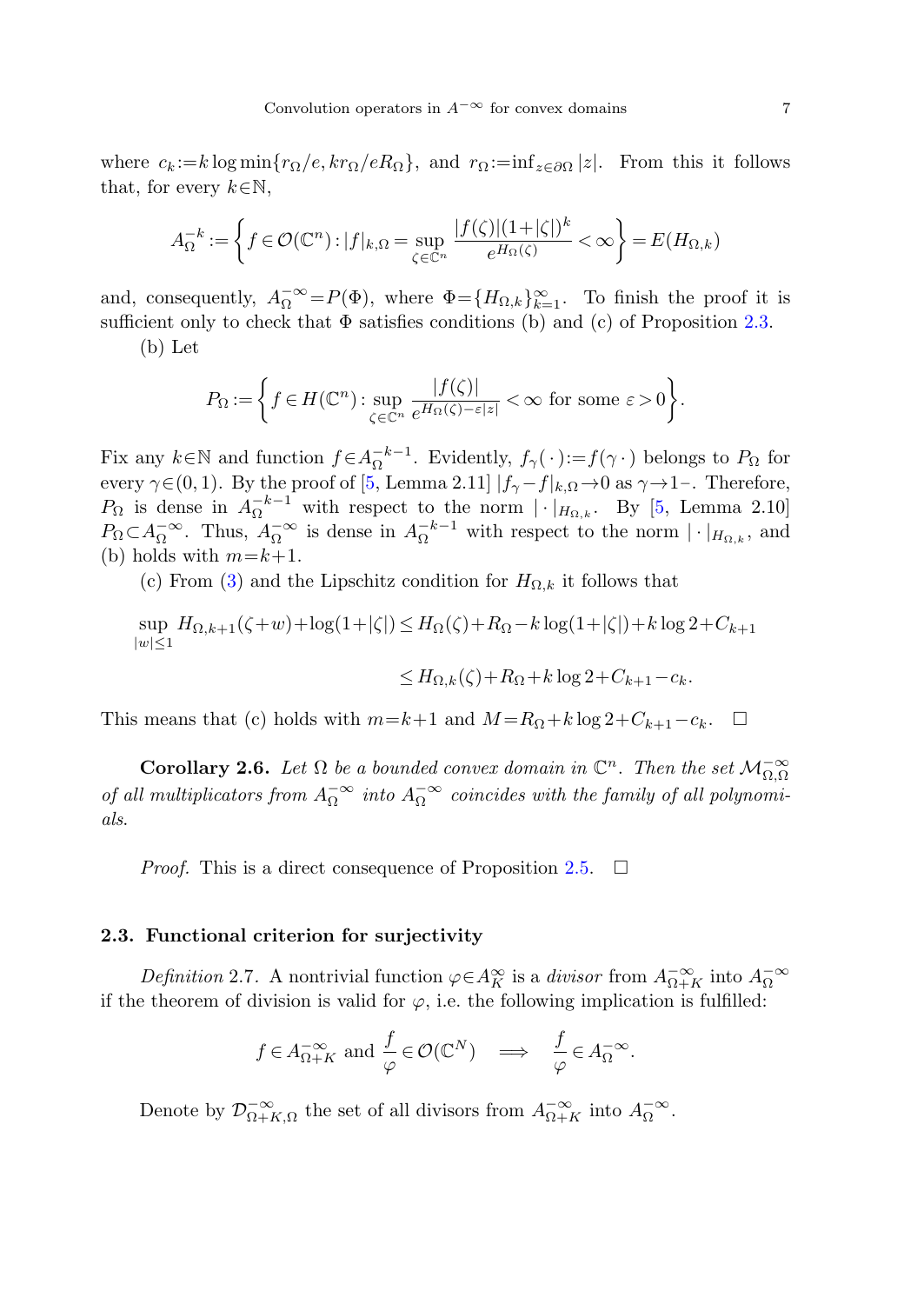<span id="page-7-1"></span>**Proposition 2.8.** Let  $\varphi \in A_K^{\infty}$ . Consider the following assertions: (i)  $\Lambda_{\varphi}(A_{\Omega}^{-\infty})$  is closed in  $A_{\Omega+K}^{-\infty}$ ; (ii) For each  $p \in \mathbb{N}$  there exist  $m \in \mathbb{N}$  and  $C > 0$  such that

$$
\sup_{\zeta \in \mathbb{C}^n} \frac{|f(\zeta)|(1+|\zeta|)^p}{e^{H_{\Omega}(\zeta)}} \le C \sup_{\zeta \in \mathbb{C}^n} \frac{|\varphi(\zeta)| \, |f(\zeta)| (1+|\zeta|)^m}{e^{H_{\Omega}(\zeta)+H_K(\zeta)}} \quad \text{for all } f \in A_{\Omega}^{-\infty};
$$

(iii)  $\varphi \in \mathcal{D}_{\Omega+K,\Omega}^{-\infty}$ . Then  $(iii) \Rightarrow (ii) \Leftrightarrow (i)$ .

*Proof.* (i)  $\Leftrightarrow$  (ii) As was noted above, the operator  $\Lambda_{\varphi}$ :  $A_{\Omega}^{-\infty} \to A_{\Omega+K}^{-\infty}$  is continuous. Additionally, by the uniqueness theorem for holomorphic functions it is injective. Then (ii) means that  $\Lambda_{\varphi}$  is a topological isomorphism from  $A_{\Omega}^{-\infty}$  onto  $\Lambda_\mu(A_\Omega^{-\infty})$  endowed with the topology induced from  $A_{\Omega+K}^{-\infty}$ . Since  $A_\Omega^{-\infty}$  and  $A_{\Omega+K}^{-\infty}$ are Fréchet spaces, this is equivalent to (i).

<span id="page-7-0"></span> $(iii) \Rightarrow (i)$  This follows, by standard arguments, from the fact that the original topology in  $A_{\Omega+K}^{-\infty}$  is finer than the topology of uniform convergence on compact sets in  $\mathbb{C}^n$ .  $\Box$ 

We have the following functional criterion for surjectivity.

**Theorem 2.9.** Let  $\Omega$  and  $\Omega + K$  be in  $\mathcal{D}^{-\infty,n}$  and  $\mu$  be an analytic functional with  $\hat{\mu} \in A_K^{\infty}$ . Consider the following assertions:

- (i)  $\mu$ ∗:  $A^{-\infty}(\Omega+K) \to A^{-\infty}(\Omega)$  is surjective;
- (ii) For each  $p \in \mathbb{N}$  there exist  $m \in \mathbb{N}$  and  $C > 0$  such that

$$
\sup_{\zeta \in \mathbb{C}^n} \frac{|f(\zeta)|(1+|\zeta|)^p}{e^{H_\Omega(\zeta)}} \leq C \sup_{\zeta \in \mathbb{C}^n} \frac{|\widehat{\mu}(\zeta)| \, |f(\zeta)|(1+|\zeta|)^m}{e^{H_\Omega(\zeta)+H_K(\zeta)}} \quad \text{for all } f \in A_\Omega^{-\infty};
$$

(iii)  $\hat{\mu} \in \mathcal{D}_{\Omega+K,\Omega}^{-\infty}$ . Then (iii)⇒(ii)⇔(i).

*Proof.* This is a direct consequence of Propositions [2.2](#page-4-0) and [2.8.](#page-7-1)  $\Box$ 

*Remark* 2.10. Note that for various function spaces (see, e.g., Ehrenpreis [\[11](#page-20-10)], Epifanov [\[12](#page-20-11)], Krivosheev [\[17](#page-21-0)], Momm [\[21](#page-21-3)], Sigurdsson [\[23\]](#page-21-2) and Tkachenko [\[25\]](#page-21-6)) (ii)⇔(iii), and that the proof of the implication (ii)⇒(iii) is based on the description of all divisors. In the next section we give a description of all  $\varphi \in A_K^{\infty}$  that belong to  $\mathcal{D}_{\Omega+K,\Omega}^{-\infty}$  for any  $\Omega$ . As a consequence, those  $\varphi$  and only they satisfy the condition (ii) of Proposition [2.8](#page-7-1) for any  $\Omega$ . Thus the conditions (i)–(iii) of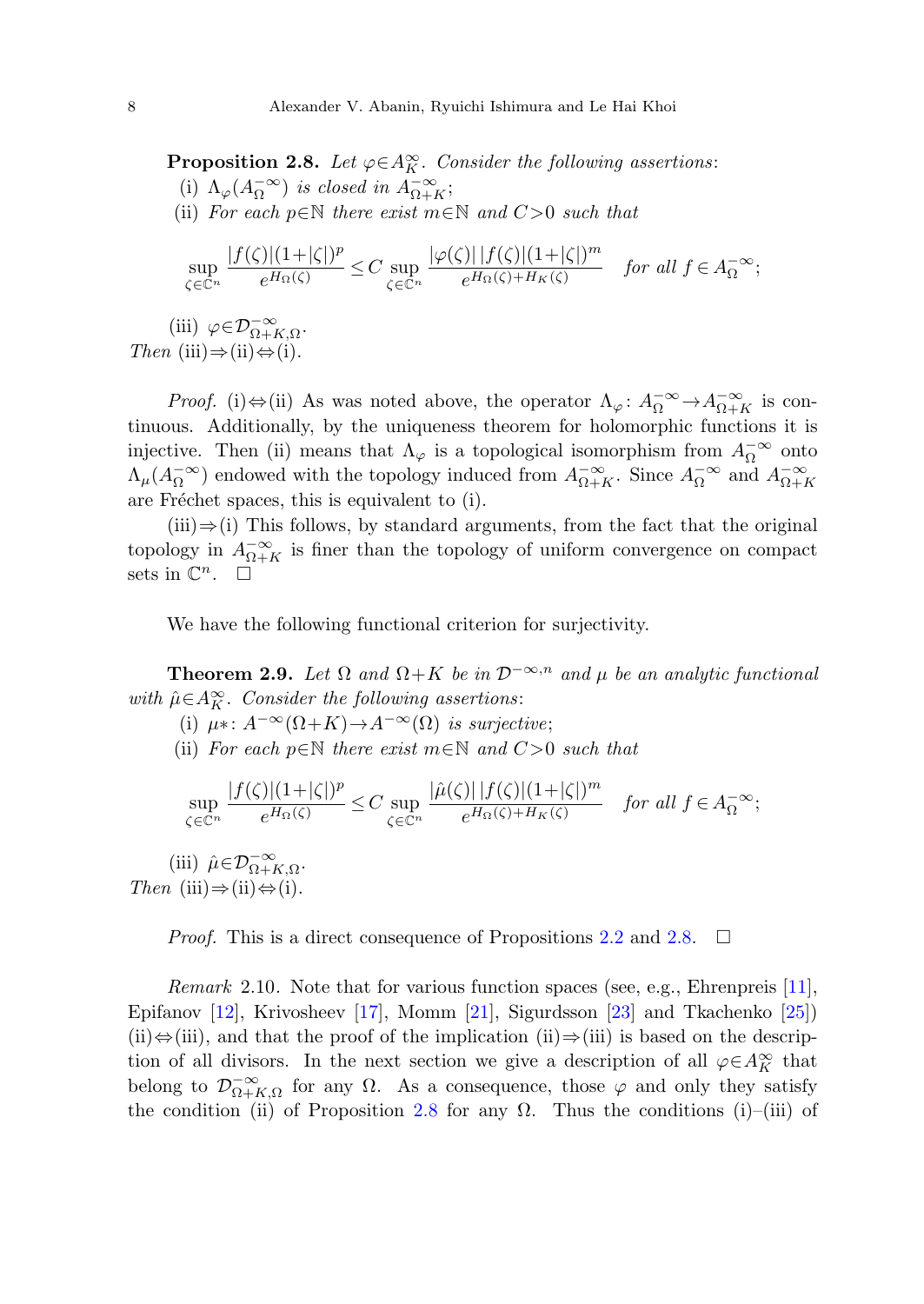<span id="page-8-0"></span>Proposition [2.8](#page-7-1) are equivalent when applied to all bounded convex domains  $\Omega$  simultaneously. Moreover we prove that if one of the conditions  $(i)$ – $(iii)$  is valid for every open bounded convex polyhedron  $\Omega$  in  $\mathbb{C}^n$ , then all three conditions are valid for any bounded convex domain  $\Omega$  in  $\mathbb{C}^n$ . The equivalence of three conditions (i)– (iii) for an individual domain  $\Omega$  is still open. We strongly believe that the answer depends on the smoothness of the boundary of  $\Omega$ .

# **3. Surjectivity on the class of all domains**

#### **3.1. Condition (***S<sup>a</sup>***)**

Let  $\varphi(\zeta)$  be an entire function of exponential type. Its regularized radial indicator  $h^*_{\varphi}(\zeta)$  is defined as follows:

$$
h^*_{\varphi}(\zeta) := \limsup_{\zeta' \to \zeta} \limsup_{r \to \infty} \frac{\log |\varphi(r\zeta')|}{r}, \quad \zeta \in \mathbb{C}^n.
$$

We recall the condition  $(S)$ , originally due to T. Kawai [\[16](#page-20-12)], that was introduced in [[15\]](#page-20-13).

Definition 3.1. An entire function  $\varphi \in \mathcal{O}(\mathbb{C}^n)$  of exponential type is said to satisfy the *condition* (S) at direction  $\zeta_0 \in \mathbb{C}^n \setminus \{0\}$ , if for each  $\varepsilon > 0$  there exists  $N > 0$ such that for all  $r > N$  and  $\zeta \in \mathbb{C}^n$  with  $|\zeta - \zeta_0| < \varepsilon r$  we have

$$
\frac{\log |\varphi(r\zeta)|}{r} \ge h_{\varphi}^*(\zeta_0) - \varepsilon.
$$

*Remark* 3.2. It was showed in [[15\]](#page-20-13) that condition  $(S)$  is nothing but the condition of regular growth, the classical notion in the theory of entire functions.

As above, let  $\mu$  be an analytic functional with  $\hat{\mu} \in A_K^{\infty}$ . Then  $h^*_{\hat{\mu}}(\zeta) \leq H_K(\zeta)$ in  $\mathbb{C}^n$ . Throughout this section we assume that the assumption  $h^*_{\hat{\mu}}(\zeta) = H_K(\zeta)$  is always satisfied. Note that for spaces of holomorphic functions in convex domains, this last condition with the condition  $(S)$  is, in a sense, necessary and sufficient for the solvability of the nonhomogeneous convolution equation  $\mu * f = g$ . We refer the reader to [[17\]](#page-21-0) for the more precise statement (see also Theorem 9.35 in [[18\]](#page-21-5)).

We now define another condition, similar to the complete regular growth condition  $(S)$ , but stronger than  $(S)$  and more appropriate for spaces with polynomial growth near the boundary.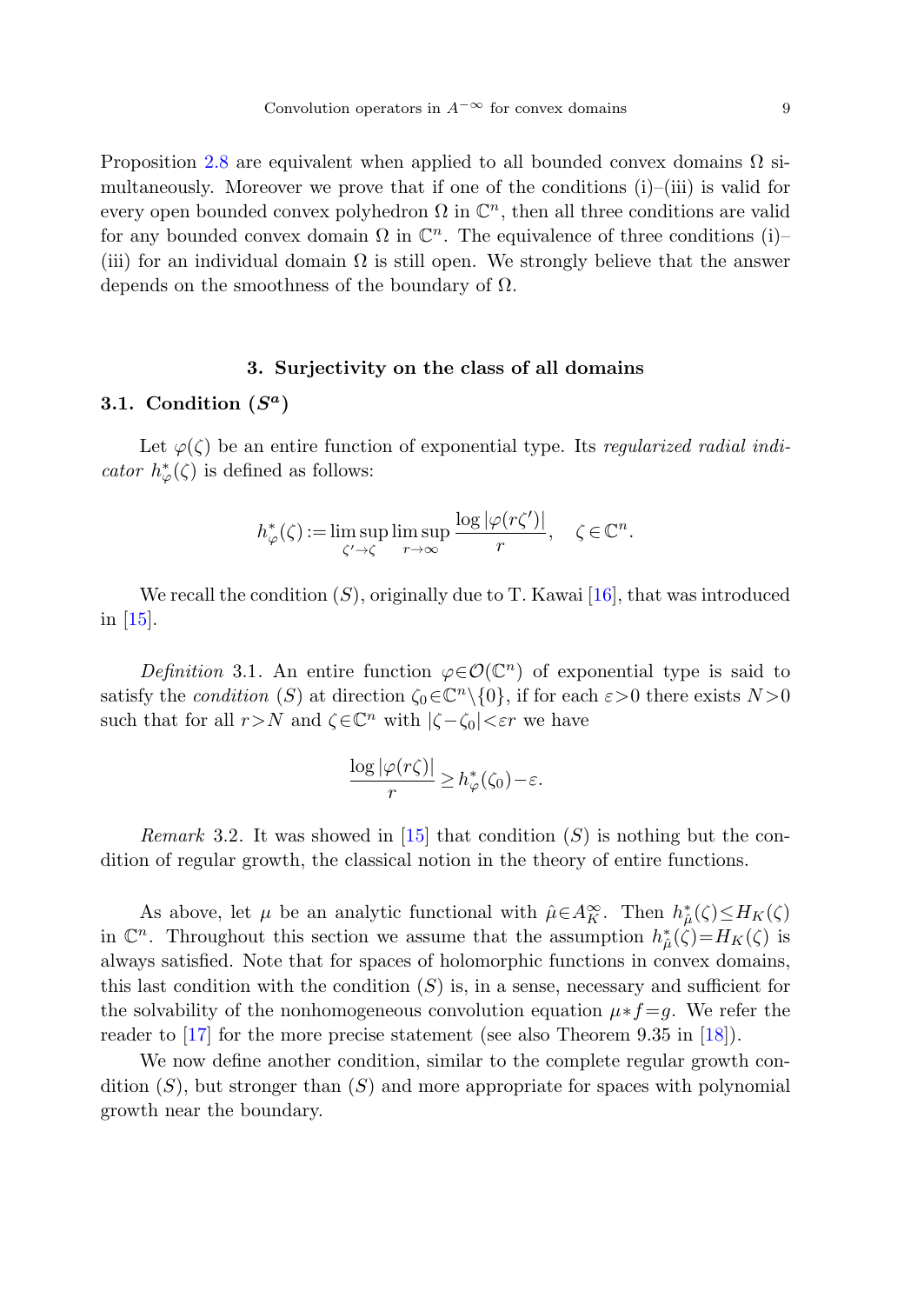Definition 3.3. An entire function  $\varphi \in \mathcal{O}(\mathbb{C}^n)$  of exponential type is said to satisfy the *condition* ( $S^a$ ), if there exist s, N>0 such that for each  $\zeta \in \mathbb{C}^n$  with  $|\zeta| > N$  there is  $\zeta' \in \mathbb{C}^n$  with  $|\zeta' - \zeta| < \log(1 + |\zeta|)$  satisfying

$$
\log |\varphi(\zeta')| \ge h_{\varphi}^*(\zeta) - s \log |\zeta|.
$$

# <span id="page-9-0"></span>**3.2. Sufficient conditions**

<span id="page-9-3"></span>The following result shows that the condition  $(S<sup>a</sup>)$  is sufficient for the division theorem in the classes  $A_{\Omega}^{-\infty}$ .

**Proposition 3.4.** Let  $\varphi \in A_K^{\infty}$  be such that  $h_{\varphi}^* = H_K$ . If  $\varphi$  satisfies  $(S^a)$ , then  $\varphi \in \mathcal{D}_{\Omega+K,\Omega}^{-\infty}$ .

We recall a lemma due to Harnack, Malgrange and Hörmander  $([14, \text{Lemma } 3.1]).$  $([14, \text{Lemma } 3.1]).$  $([14, \text{Lemma } 3.1]).$ 

**Lemma 3.5.** Let  $\Phi$ , F and  $G = F/\Phi$  be three holomorphic functions in the open ball  $B(0;R)$ . If the inequalities  $|\Phi(w)| \leq A$  and  $|F(w)| \leq B$  hold on  $B(0;R)$ , then we have

$$
|G(w)| \leq BA^{2|w|/(R-|w|)} |\Phi(0)|^{-(R+|w|)/(R-|w|)}, \quad w \in B(0;R).
$$

<span id="page-9-2"></span>*Proof of Proposition* [3.4](#page-9-0). Let s,  $N>0$  be as in the condition  $(S^a)$  for  $\varphi$ . We can assume without loss of generality that  $\log(1+t) \leq \frac{1}{6}(1+t)$  for all  $t \geq N$ . In the sequel, we will write  $\ell(w) := \log(1+|w|)$ ,  $w \in \mathbb{C}^n$ , for simplicity.

Since  $\varphi \in A_K^{\infty}$ , there exist  $A > 0$  and  $p \in \mathbb{N}$  such that

<span id="page-9-1"></span>(4) 
$$
\log |\varphi(w)| \leq A + H_K(w) + p\ell(w), \quad w \in \mathbb{C}^n.
$$

Consider any function  $f \in A_{\Omega+K}^{-\infty}$  with  $f/\varphi \in \mathcal{O}(\mathbb{C}^n)$ . Since  $f \in A_{\Omega+K}^{-\infty}$ , for each  $m \in \mathbb{N}$ there is  $B>0$  such that

(5) 
$$
\log |f(w)| \leq B + H_{\Omega + K}(w) - m\ell(w), \quad w \in \mathbb{C}^n.
$$

Given  $\zeta \in \mathbb{C}^n$  with  $|\zeta| > N$ , take  $\zeta'$  as in the condition  $(S^a)$ . Noting that  $|\zeta''-\zeta| \le$  $3\ell(\zeta)$  for all  $\zeta'' \in B(\zeta'; 2\ell(\zeta))$  and using the choice of N, we get

$$
\ell(\zeta'') \ge \log(1+|\zeta| - 3\ell(\zeta)) = \log(1+|\zeta|) + \log\left(1 - \frac{3\ell(\zeta)}{1+|\zeta|}\right) \ge \ell(\zeta) - 1.
$$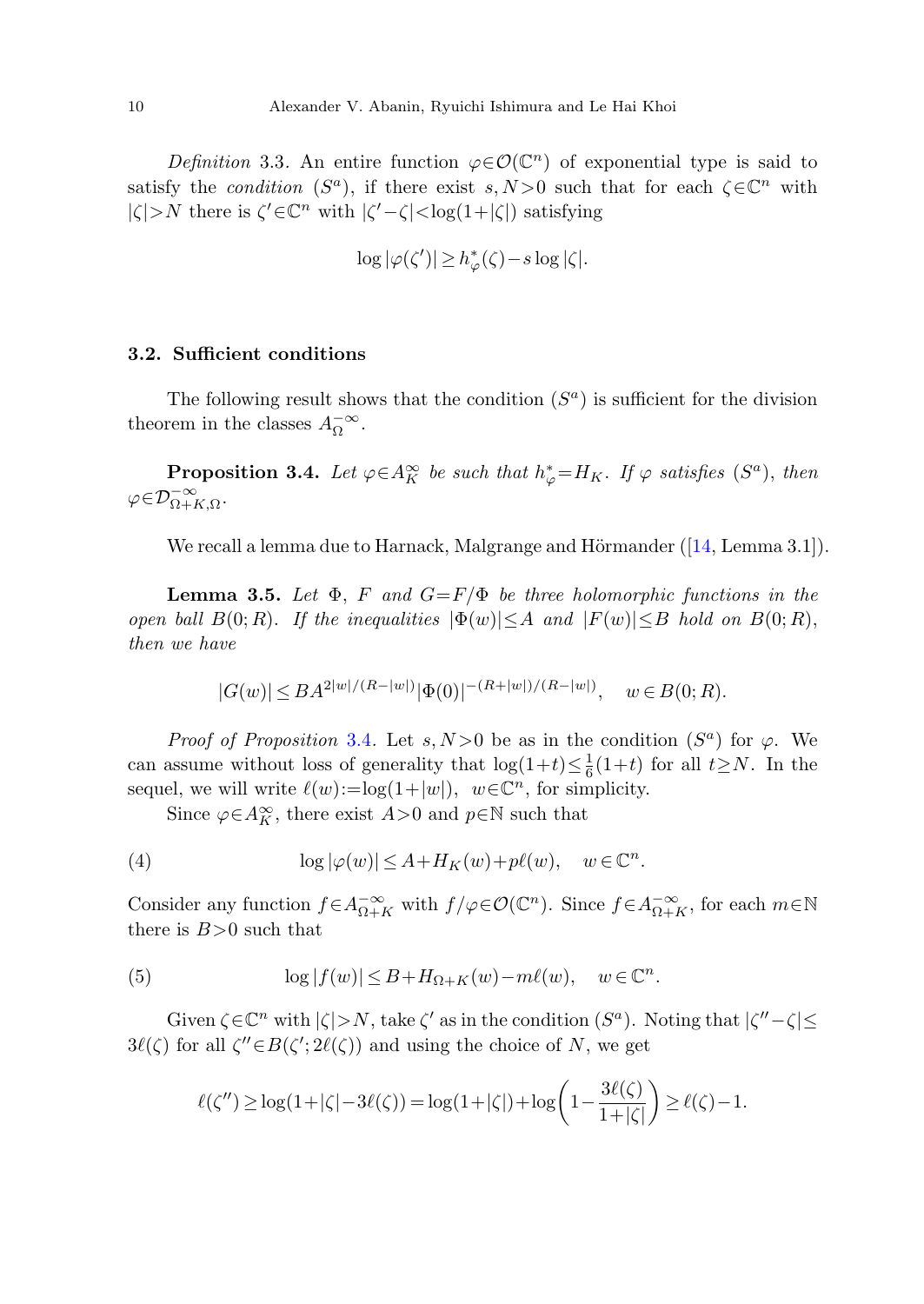From ([5](#page-9-1)) it then follows that

$$
\sup_{\zeta'' \in B(\zeta'; 2\ell(\zeta))} \log |f(\zeta'')| \le B + \sup_{|\zeta'' - \zeta'| \le 2\ell(\zeta)} (H_{\Omega + K}(\zeta'') - m\ell(\zeta''))
$$
  

$$
\le B + m + H_{\Omega + K}(\zeta) - (m - 3R_{\Omega + K})\ell(\zeta).
$$

In the same way, using [\(4](#page-9-2)) we have that

$$
\sup_{\zeta'' \in B(\zeta'; 2\ell(\zeta))} \log |\varphi(\zeta'')| \le A + p + H_K(\zeta) + (p + 3R_K)\ell(\zeta).
$$

Applying Lemma [3.5](#page-9-3) with  $R:=2\ell(\zeta), \ \Phi(w)=\varphi(\zeta'+w), \ F(w)=f(\zeta'+w)$  and  $w=\zeta-\zeta'$ , and using the condition  $(S^a)$  for  $\varphi$ , we get that

$$
\log \left| \frac{f(\zeta)}{\varphi(\zeta)} \right| \leq B + m + H_{\Omega + K}(\zeta) - (m - 3R_{\Omega + K})\ell(\zeta) \n+ \frac{2|\zeta - \zeta'|}{2\ell(\zeta) - |\zeta - \zeta'|} (A + p + H_K(\zeta) + (p + 3R_K)\ell(\zeta)) \n- \frac{2\ell(\zeta) + |\zeta - \zeta'|}{2\ell(\zeta) - |\zeta - \zeta'|} (H_K(\zeta) - s\ell(\zeta)) \n\leq B + m + 2(A + p) + H_{\Omega}(\zeta) - (m - 3R_{\Omega + K} - 6R_K - 2p - 3s)\ell(\zeta).
$$

<span id="page-10-2"></span>Since m is arbitrary, we have that  $f/\varphi \in A_{\Omega}^{-\infty}$ . This completes the proof.  $\Box$ 

As a consequence of Theorem [2.9](#page-7-0) and Proposition [3.4](#page-9-0) we have the following sufficient conditions for the surjectivity of convolution operators.

**Proposition 3.6.** Let  $\Omega$  and  $\Omega + K$  be in  $\mathcal{D}^{-\infty,n}$  and  $\mu$  be an analytic functional with  $\hat{\mu} \in A_K^{\infty}$ . If  $h_{\hat{\mu}}^* = H_K$  and  $\hat{\mu}$  satisfies  $(S^a)$ , then the convolution operator  $\mu^*: A^{-\infty}(\Omega + K) \to A^{-\infty}(\Omega)$  is surjective.

#### <span id="page-10-1"></span>**3.3. Necessary conditions**

<span id="page-10-0"></span>In this section we prove that the condition  $(S<sup>a</sup>)$  is necessary for the convolution operator to be surjective from  $A^{-\infty}(\Omega + K)$  onto  $A^{-\infty}(\Omega)$  for each convex bounded domain  $\Omega$ . Below K is a fixed convex compact set and  $S<sup>n</sup>$  is the unit sphere in  $\mathbb{C}^n$ .

**Lemma 3.7.** A function  $g \in A_K^{\infty}$  with radial indicator  $H_K$  satisfies  $(S^a)$  if and only if there are  $s, j$  and  $N$  such that

(6) 
$$
\sup_{|w-a|\leq j\rho(t)}|g(tw)| \geq tH_K(a)-s\log(1+t), \quad a\in S^n \text{ and } t\geq N,
$$

where  $\rho(t) := \log(1+t)/t$ .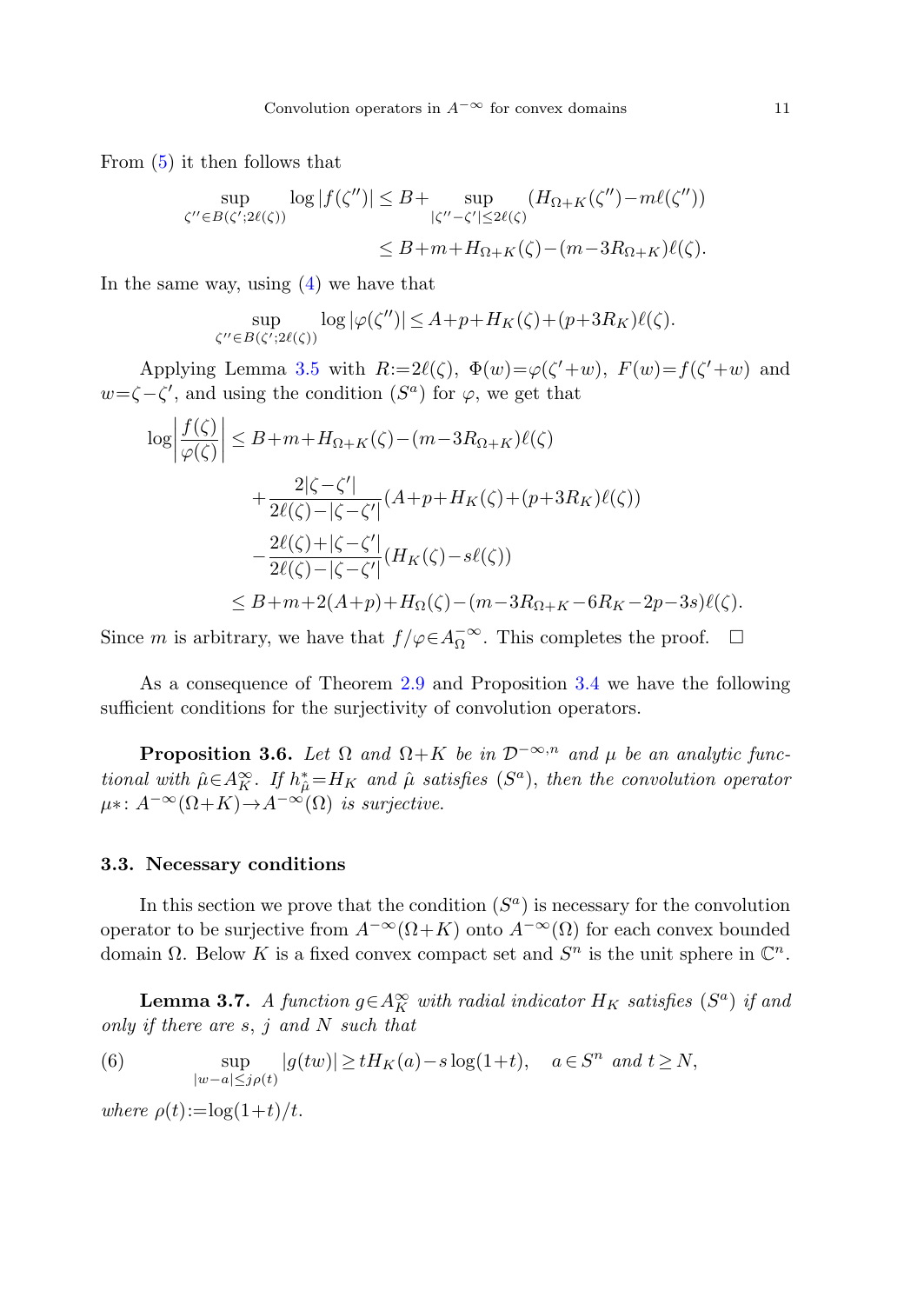<span id="page-11-1"></span>*Proof.* It is trivial that  $(S^a)$  implies ([6](#page-10-0)). Assume that q satisfies [\(6](#page-10-0)). Consider any  $z \in \mathbb{C}^n \setminus \{0\}$ , put  $a:=z/|z|$  and  $t:=|z|$ , and let

$$
M_g(z; r) := \max\{|g(w)| : |w_1 - z_1| = \dots = |w_n - z_n| = r\}, \quad r > 0.
$$

<span id="page-11-0"></span>Clearly,

$$
\sup_{|w-a|\le j\rho(t)}|g(tw)|\le M_g(z;j\log(1+|z|)), \quad \text{if }|z|\ge N.
$$

Applying ([6\)](#page-10-0) we then have

(7) 
$$
\log M_g(z; j \log(1+|z|)) \ge H_K(z) - s \log(1+|z|), \quad \text{if } |z| \ge N.
$$

Since  $g \in A_K^{\infty}$ , there exist  $q, M>0$  such that

<span id="page-11-2"></span>(8) 
$$
\log |g(\zeta)| \le H_K(\zeta) + q \log(1+|\zeta|) \quad \text{for all } |\zeta| \ge M.
$$

Take L so large that  $L-2j \log L \geq M+2j$ , and remember that  $H_K$ , as a support function of a compact set, satisfies the Lipschitz condition

$$
|H(\zeta^1) - H(\zeta^2)| \le A \|\zeta^1 - \zeta^2\| \quad \text{for some } A > 0 \text{ and all } \zeta^1, \zeta^2 \in \mathbb{C}^n,
$$

where  $\|\zeta\|:=\max_{1\leq k\leq n} |\zeta_k|$ . It then follows from [\(8](#page-11-0)) that

(9) 
$$
\log M_g(z; 2j \log(1+|z|)) \le H_K(z) + 2j(A+q) \log(1+|z|)
$$
 for all  $|z| \ge L$ .

As  $\log M_g(z; r)$  is convex with respect to  $\log r$ , we get that

$$
\log M_g(z; j \log(1+|z|)) \le \frac{j}{2j - 1/\sqrt{n}} \log M_g\left(z; \frac{\log(1+|z|)}{\sqrt{n}}\right)
$$

$$
+ \frac{j - 1/\sqrt{n}}{2j - 1/\sqrt{n}} \log M_g(z; 2j \log(1+|z|)).
$$

Hence, using [\(7](#page-11-1)) and [\(9](#page-11-2)), we find that, for  $|z| \geq M + L$ ,

$$
\sup_{|w-z| \le \log(1+|z|)} \log |g(w)| \ge \log M_g \left( z; \frac{\log(1+|z|)}{\sqrt{n}} \right)
$$
  

$$
\ge \frac{2j - 1/\sqrt{n}}{j} \log M_g(z; j \log(1+|z|))
$$
  

$$
- \frac{j - 1/\sqrt{n}}{j} \log M_g(z; 2j \log(1+|z|))
$$
  

$$
\ge \frac{2j - 1/\sqrt{n}}{j} H_K(z) - 2s \log(1+|z|) - \frac{j - 1/\sqrt{n}}{j} H_K(z)
$$
  

$$
-2j(A+q) \log(1+|z|)
$$
  

$$
= H_K(z) - p \log(1+|z|),
$$

where  $p:=2s+2j(A+q)$ . Thus, g satisfies  $(S^a)$ .  $\Box$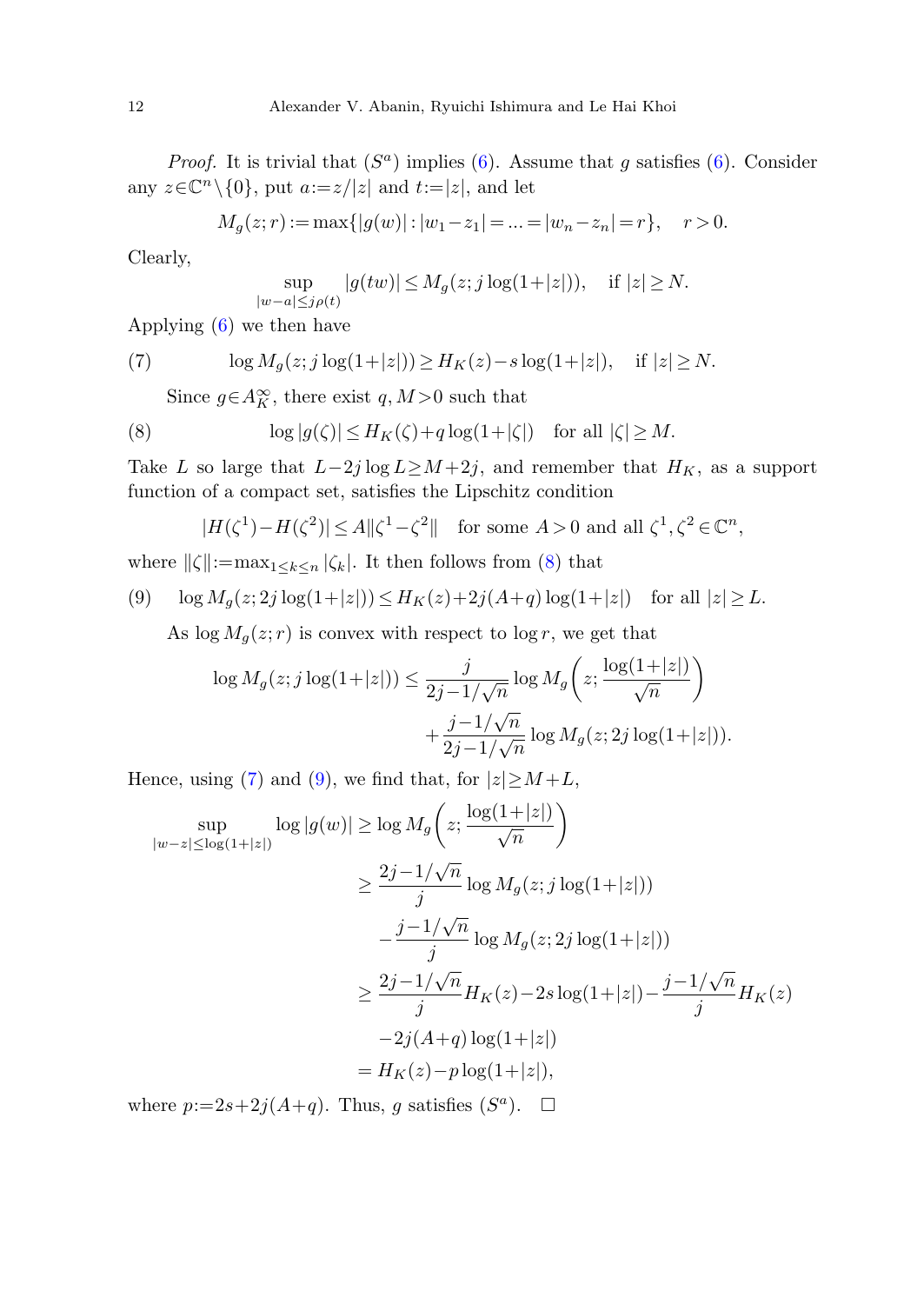<span id="page-12-3"></span><span id="page-12-2"></span>**Lemma 3.8.** Let  $g \in A_K^{\infty}$  satisfy condition (ii) of Proposition [2.8](#page-7-1) for every open bounded convex polyhedron  $\Omega \subset \mathbb{C}^n$ . Then the radial indicator of q coincides with  $H_K$  and g satisfies  $(S^a)$ .

*Proof.* The condition (ii) of Proposition [2.8](#page-7-1) implies that there exist  $m \in \mathbb{N}$  and  $M>0$  such that

(10) 
$$
\sup_{z \in \mathbb{C}^n} \frac{|f(z)|}{e^{H_{\Omega}(z)}} \le M \sup_{z \in \mathbb{C}^n} \frac{|g(z)| |f(z)| (1+|z|)^m}{e^{H_{\Omega}(z)+H_K(z)}} \text{ for all } f \in A_{\Omega}^{-\infty}.
$$

Certainly, m and M depend on  $\Omega$  but not on  $f \in A_{\Omega}^{-\infty}$ .

Suppose that the radial indicator  $h_g^*$  of g does not coincide with  $H_K$  or  $h_g^* = H_K$ but g does not satisfy  $(S^a)$ . Using Lemma [3.7](#page-10-1) we have that in both cases the condition [\(6](#page-10-0)) does not hold. Then there exist  $a \in S<sup>n</sup>$  and  $t<sub>j</sub> \uparrow \infty$  such that

$$
\sup_{|w-a| \le j\rho(t_j)} |g(t_j w)| \le t_j H_K(a) - j^2 \log(1+t_j) \quad \text{for each } j \in \mathbb{N}.
$$

Without loss of generality we can assume that  $t_j \geq 2j \log(1+t_j) + 2$  for all  $j \in \mathbb{N}$ . Put

 $\Delta_K := \max_{w \in K} |w|, \quad z_j := t_j a \quad \text{and} \quad R_j := j \log(1+t_j) = j \log(1+|z_j|).$ 

Notice that for  $|w-z_j| \leq R_j$  we have

$$
\frac{1}{2}\log(1+|w|) \le \log(1+\frac{2}{3}|w|) \le \log(1+t_j) \le \log(1+2|w|) \le 2\log(1+|w|).
$$

Then, for such w and  $j \geq 8\Delta_K$ ,

$$
\log |g(w)| \le H_K(z_j) - j^2 \log(1 + t_j)
$$
  
\n
$$
\le H_K(w) + \Delta_K R_j - j^2 \log(1 + t_j)
$$
  
\n
$$
\le H_K(w) + 2\Delta_K j \log(1 + |w|) - \frac{j^2}{2} \log(1 + |w|)
$$
  
\n
$$
\le H_K(w) - \frac{j^2}{4} \log(1 + |w|).
$$

<span id="page-12-1"></span><span id="page-12-0"></span>Thus,

(11) 
$$
\log|g(w)| \le H_K(w) - \frac{j^2}{4}\log(1+|w|)
$$
 for all  $|w-z_j| \le R_j$  and  $j \ge 8\Delta_K$ .

Since  $g \in A_K^{\infty}$ , there exists  $p > 0$  such that

(12) 
$$
\log|g(w)| \le H_K(w) + p \log(1+|w|) + p \quad \text{for all } w \in \mathbb{C}^n.
$$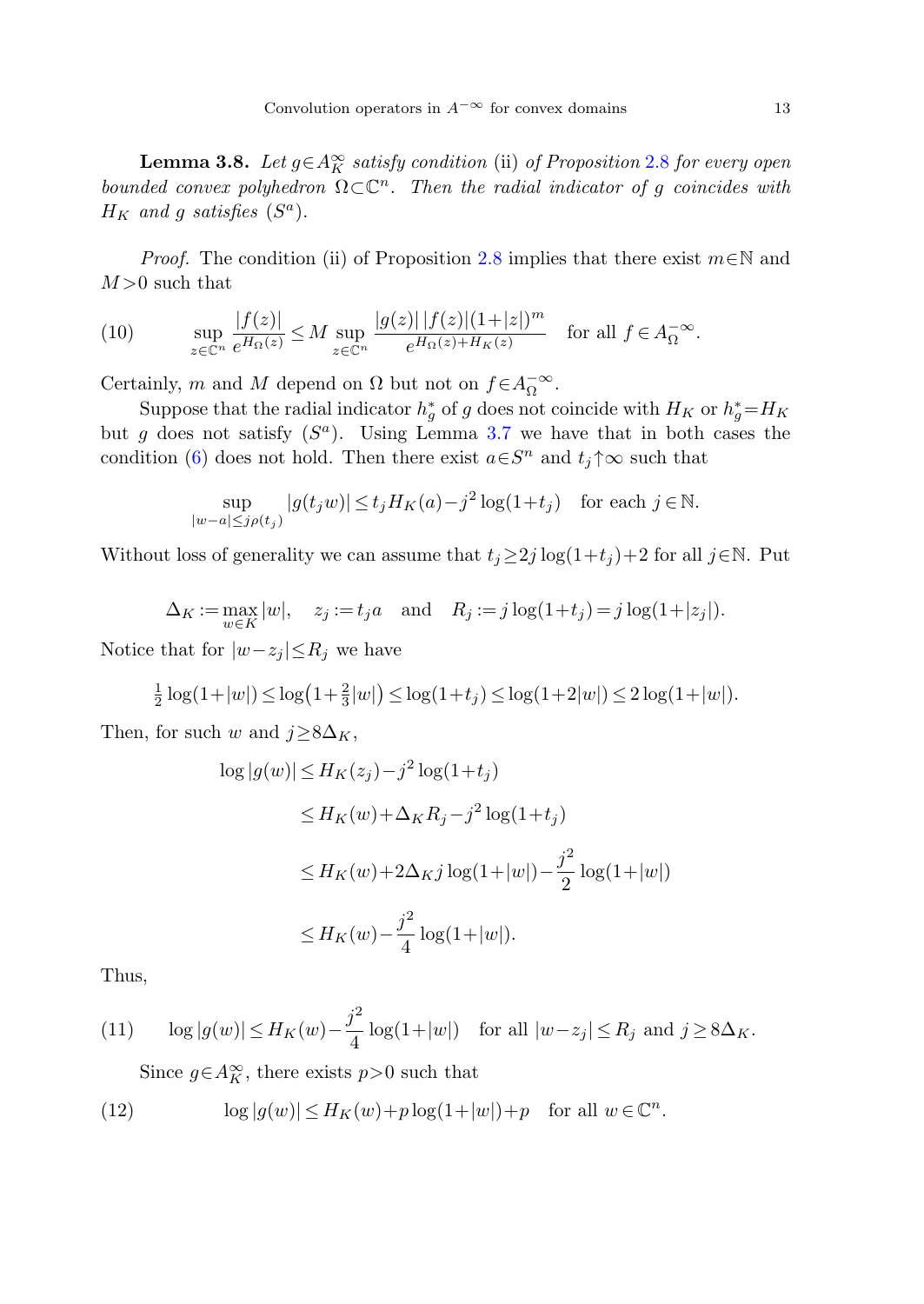For any bounded convex polyhedron  $\Omega$  in  $\mathbb{C}^n$ , any fixed point  $z \in \mathbb{C}^n$ , and any number  $R>0$  consider the function  $h_{\Omega}(z,R)(\zeta)$  which coincides with  $H_{\Omega}(\zeta)$  for  $|\zeta - z| \geq R$  and equals

$$
\sup \Big\{ u(w) : u \text{ is psh in } B(z, R), \text{ and } \limsup_{w \to \zeta} u(w) \le H_{\Omega}(\zeta) \text{ for } \zeta \in \partial B(z, R) \Big\}
$$

for  $\zeta \in B(z,R) := {\zeta \in \mathbb{C}^n : |\zeta - z| < R}$ . By [[20,](#page-21-7) Lemma 2]  $h_{\Omega}(z,R)$  is psh and continuous in  $\mathbb{C}^n$ . Next, put

$$
S^*_\Omega:=\{z\in S^n:h_\Omega\big(z,R\big)(z)>H_\Omega\big(z\big)\text{ for all }R>0\}
$$

and note that  $S^*_{\Omega} \neq \emptyset$  for all  $\Omega$  (see, for example, [\[21](#page-21-3), the remark after Lemma 3.3]).

Let now  $\Omega$  be an open bounded convex polyhedron in  $\mathbb{C}^n$  with  $0 \in \Omega$  and  $a \in S^*_{\Omega}$ . By [\[21](#page-21-3), Lemma 3.1] there exists  $\varepsilon_0 > 0$  such that

$$
\sup_{\zeta \in B(ta,R)} (h_{\Omega}(ta,R)(\zeta) - H_{\Omega}(\zeta)) \ge \varepsilon_0 R \quad \text{for all } R > 0 \text{ and } t > 0.
$$

<span id="page-13-1"></span>On the other hand,

$$
h_{\Omega}(z,R)(w)\leq \sup_{|\zeta-z|\leq R}H_{\Omega}(\zeta)\leq H_{\Omega}(w)+2\Delta_{\Omega} R \quad \text{for all } z,w\in \mathbb{C}^n \text{ with } |w-z|\leq R,
$$

<span id="page-13-0"></span>where  $\Delta_{\Omega} := \sup_{\zeta \in \Omega} |\zeta|$ . Taking  $t = t_j$ ,  $z = z_j$ , and  $R = R_j/2$ , we find  $\zeta_j$  with  $|\zeta_j - z_j| \le$  $R_i/2$  so that, for any  $j \in \mathbb{N}$ ,

(13) 
$$
h_{\Omega}\left(z_j, \frac{R_j}{2}\right)(\zeta_j) \geq H_{\Omega}(\zeta_j) + \frac{\varepsilon_0}{2}R_j
$$

and

<span id="page-13-2"></span>(14) 
$$
h_{\Omega}\left(z_j, \frac{R_j}{2}\right)(w) \le H_{\Omega}(w) + \Delta_{\Omega} R_j \quad \text{for all } |w - z_j| \le R_j/2.
$$

<span id="page-13-3"></span>Fix a sequence  $\{q_j\}_{j=1}^{\infty}$  with  $\frac{1}{2} \leq q_j \uparrow 1$ . By [\[1](#page-20-15), Lemma 4] (see also [\[2](#page-20-8), Lemma 3]) there exist an absolute constant  $\overline{A} = A(n)$  and a family  $\{f_j : j \in \mathbb{N}\}\$  of entire functions in  $\mathbb{C}^n$  so that, for each  $j \in \mathbb{N}$ ,

(15)  $\log |f_j(\zeta_j)| = q_j h_\Omega(z_j, R_j/2)(\zeta_j),$ 

(16) 
$$
\log |f_j(z)| \le q_j \sup_{|w-z| \le 1} h_{\Omega}(z_j, R_j/2)(w) + 2n \log(1+|z|) + A
$$
 for all  $z \in \mathbb{C}^n$ .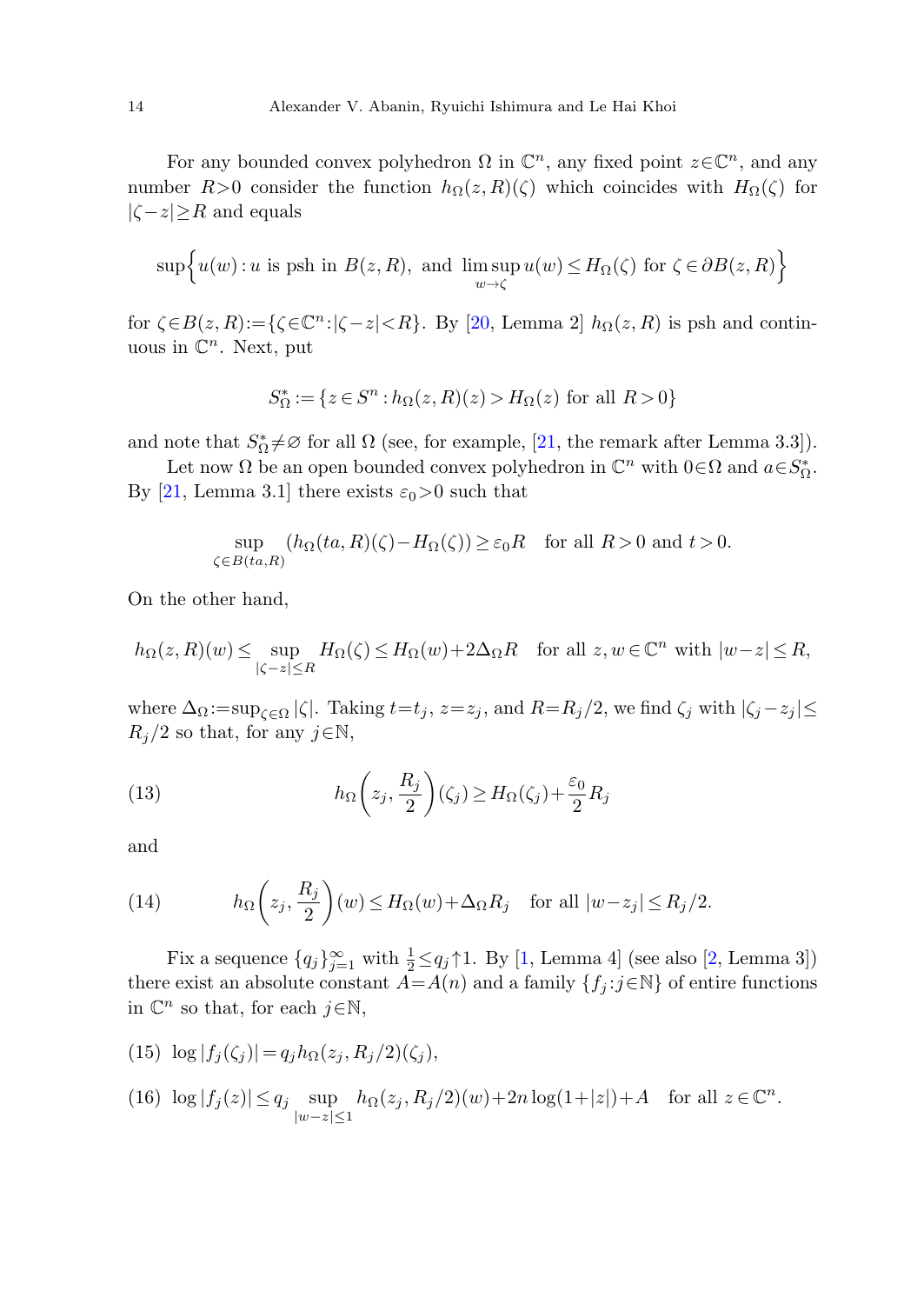Notice that from the definition of  $h_{\Omega}(z_j, R_j/2)$  and ([14\)](#page-13-0) it follows that for  $|z-z_j| \leq$  $\frac{1}{2}R_j+1,$ 

$$
\sup_{|w-z|\le 1} h_{\Omega}(z_j, R_j/2)(w) \le \sup_{|w-z|\le 1} H_{\Omega}(w) + \Delta_{\Omega} R_j
$$
  

$$
\le H_{\Omega}(z) + \Delta_{\Omega} R_j + \Delta_{\Omega} \le H_{\Omega}(z) + 2\Delta_{\Omega} j \log(1+|z|) + \Delta_{\Omega},
$$

<span id="page-14-2"></span><span id="page-14-0"></span>while for  $|z-z_j| > \frac{1}{2}R_j+1$ ,

$$
\sup_{|w-z|\leq 1} h_{\Omega}(z_j, R_j/2)(w) = \sup_{|w-z|\leq 1} H_{\Omega}(w) \leq H_{\Omega}(z) + \Delta_{\Omega}.
$$

<span id="page-14-1"></span>Therefore, from ([13\)](#page-13-1), ([15\)](#page-13-2), and ([16\)](#page-13-3) it follows that, for each  $j \in \mathbb{N}$ ,

(17) 
$$
\log |f_j(\zeta_j)| \ge q_j H_{\Omega}(\zeta_j) + \frac{\varepsilon_0}{4} j \log(1+|z_j|) \ge q_j H_{\Omega}(\zeta_j) + \frac{\varepsilon_0}{8} j \log(1+|\zeta_j|),
$$

(18) 
$$
\log |f_j(z)| \le q_j H_{\Omega}(z) + 2(\Delta_{\Omega} j + n) \log(1+|z|) + A + \Delta_{\Omega}, \quad |z - z_j| \le \frac{R_j}{2},
$$

and

(19) 
$$
\log |f_j(z)| \le q_j H_{\Omega}(z) + 2n \log(1+|z|) + A + \Delta_{\Omega}, \quad |z - z_j| > \frac{R_j}{2}.
$$

Next, estimate

$$
A_j := \sup_{z \in \mathbb{C}^n} \frac{|g(z)| |f_j(z)| (1+|z|)^m}{e^{H_{\Omega}(z) + H_K(z)}}.
$$

If  $|z-z_j|\!\le\! R_j/2+1$ , then, applying [\(11](#page-12-0)) and ([18\)](#page-14-0), we have, for  $j\!\ge\!16(\Delta_K+\Delta_\Omega+n),$ 

$$
\log|g(z)f_j(z)| \le H_K(z) - \frac{j^2}{4} \log(1+|z|) + q_j H_{\Omega}(z) + 2(\Delta_{\Omega} j + n) \log(1+|z|) + A + \Delta_{\Omega}
$$
  

$$
\le H_{\Omega}(z) + H_K(z) - \frac{j^2}{8} \log(1+|z|) + A + \Delta_{\Omega}.
$$

Hence,

$$
\sup_{|z-z_j| \le R_j/2 + 1} \frac{|g(z)| |f_j(z)| (1 + |z|)^m}{e^{H_\Omega(z) + H_K(z)}} \le e^{A + \Delta_\Omega}, \quad \text{when } j^2 \ge 8m.
$$

Further, from ([12\)](#page-12-1) and [\(19](#page-14-1)) it follows that

$$
\log|g(z)f_j(z)| \le H_K(z) + p \log(1+|z|) + p + q_j H_{\Omega}(z) + 2n \log(1+|z|) + A + \Delta_{\Omega}
$$
  
\n
$$
\le H_{\Omega}(z) + H_K(z) + (p+2n) \log(1+|z|) - (1-q_j)\delta_{\Omega}|z| + A + \Delta_{\Omega},
$$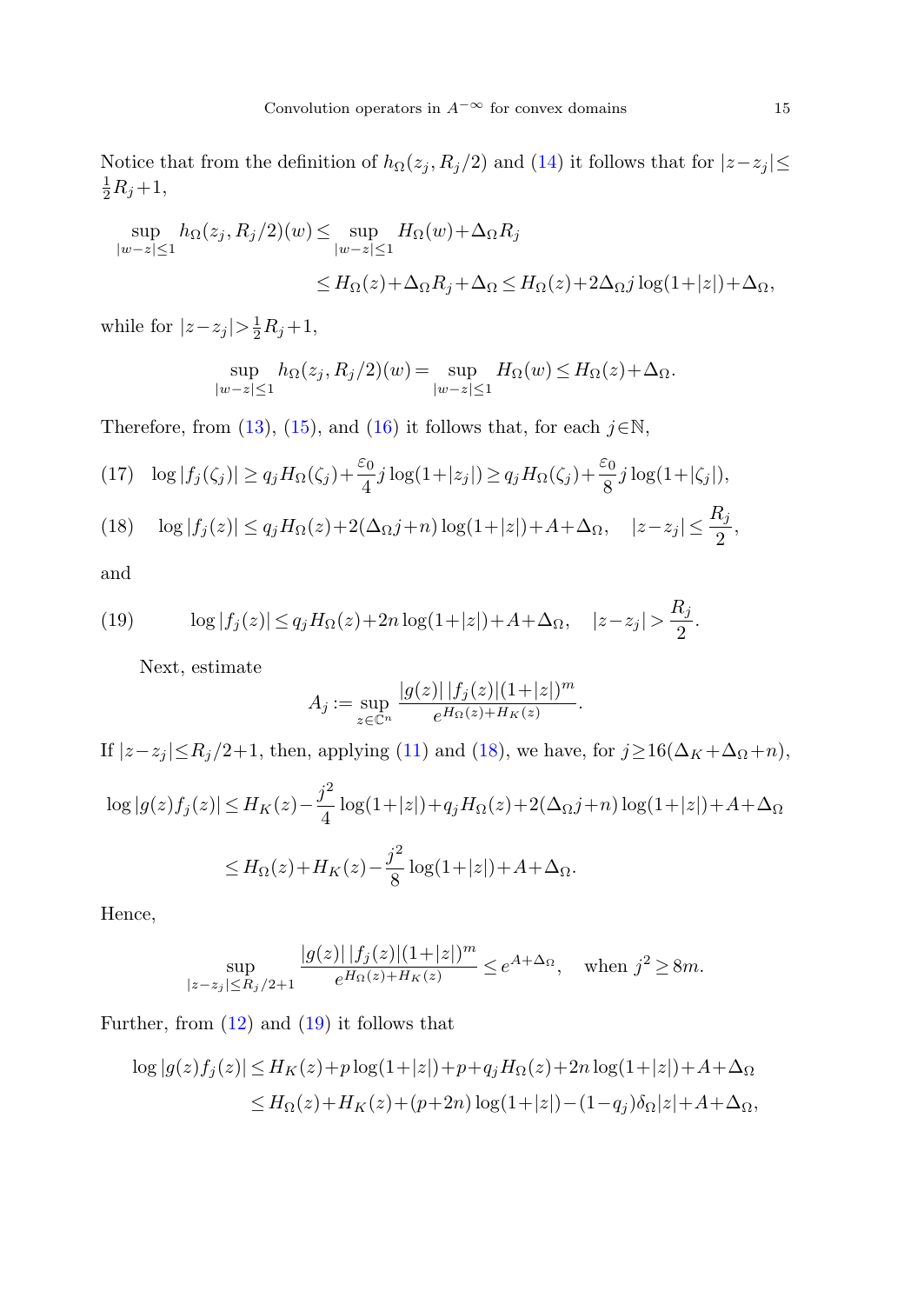<span id="page-15-1"></span>where  $\delta_{\Omega} := \inf_{|\zeta|=1} H_{\Omega}(\zeta)$ . Then, for all  $j \in \mathbb{N}$ ,

$$
\sup_{|z-z_j|>R_j/2+1} \frac{|g(z)| |f_j(z)| (1+|z|)^m}{e^{H_{\Omega}(z)+H_K(z)}} \le e^{A+\Delta_{\Omega}+\delta_{\Omega}} \sup_{s\ge 0} \frac{s^{m+p+2n}}{e^{(1-q_j)\delta_{\Omega}s}}
$$

$$
= e^{A+\Delta_{\Omega}+\delta_{\Omega}} \left(\frac{m+p+2n}{(1-q_j)\delta_{\Omega}e}\right)^{m+p+2n}.
$$

Without loss of generality we can assume that  $m+p+2n\geq \delta_{\Omega}e$ . Then we finally have that

.

.

(20) 
$$
A_j \leq e^{A + \Delta_{\Omega} + \delta_{\Omega}} \left( \frac{m + p + 2n}{(1 - q_j)\delta_{\Omega}e} \right)^{m + p + 2n}
$$

<span id="page-15-2"></span>From ([18\)](#page-14-0) and ([19\)](#page-14-1) it easily follows that  $f_j \in A_{\Omega}^{-\infty}$  for every  $j \in \mathbb{N}$ . At the same time, ([17\)](#page-14-2) implies that

$$
B_j := \sup_{z \in \mathbb{C}^n} \frac{|f_j(z)|}{e^{H_{\Omega}(z)}} \ge \frac{|f_j(\zeta_j)|}{e^{H_{\Omega}(\zeta_j)}} \ge \frac{(1+|\zeta_j|)^{\varepsilon_0 j/8}}{e^{(1-q_j)\Delta_{\Omega}(1+|\zeta_j|)}}.
$$

Taking  $q_j=1-\epsilon_0j/8(1+|\zeta_j|)\Delta_{\Omega}$ , we find that

(21) 
$$
B_j \ge \left(\frac{\varepsilon_0 j}{8(1-q_j)\Delta_\Omega e}\right)^{\varepsilon_0 j/8}
$$

From [\(20](#page-15-1)) and [\(21](#page-15-2)) we have that  $B_j/A_j\to\infty$  as  $j\to\infty$ . This contradicts ([10\)](#page-12-2) and completes the proof.  $\Box$ 

Remark 3.9. As follows from the proof, in Lemma [3.8](#page-12-3) it is enough to require that  $g \in A_K^{\infty}$  satisfies condition (ii) of Proposition [2.8](#page-7-1) for every polyhedron  $\Omega$  from some subclass D having the following property: for each  $a \in S^n$  there is  $\Omega \in \mathcal{D}$  such that  $a \in S^*_{\Omega}$ .

### <span id="page-15-0"></span>**3.4. Criterion for surjectivity**

Now we can state a criterion for the convolution operator to be surjective on the class of all convex bounded domains in  $\mathbb{C}^n$ .

**Theorem 3.10.** Let  $\mu$  be an analytic functional on  $\mathbb{C}^n$ , carried by a compact convex set K, such that  $\mu * A^{-\infty}(\Omega + K) \subset A^{-\infty}(\Omega)$  for each convex bounded domain  $\Omega \subset \mathbb{C}^n$ . Then  $\mu$ \*:  $A^{-\infty}(\Omega + K) \to A^{-\infty}(\Omega)$  is surjective for every  $\Omega$  if and only if the radial indicator of  $\hat{\mu}$  coincides with  $H_K$  and  $\hat{\mu}$  satisfies  $(S^a)$ .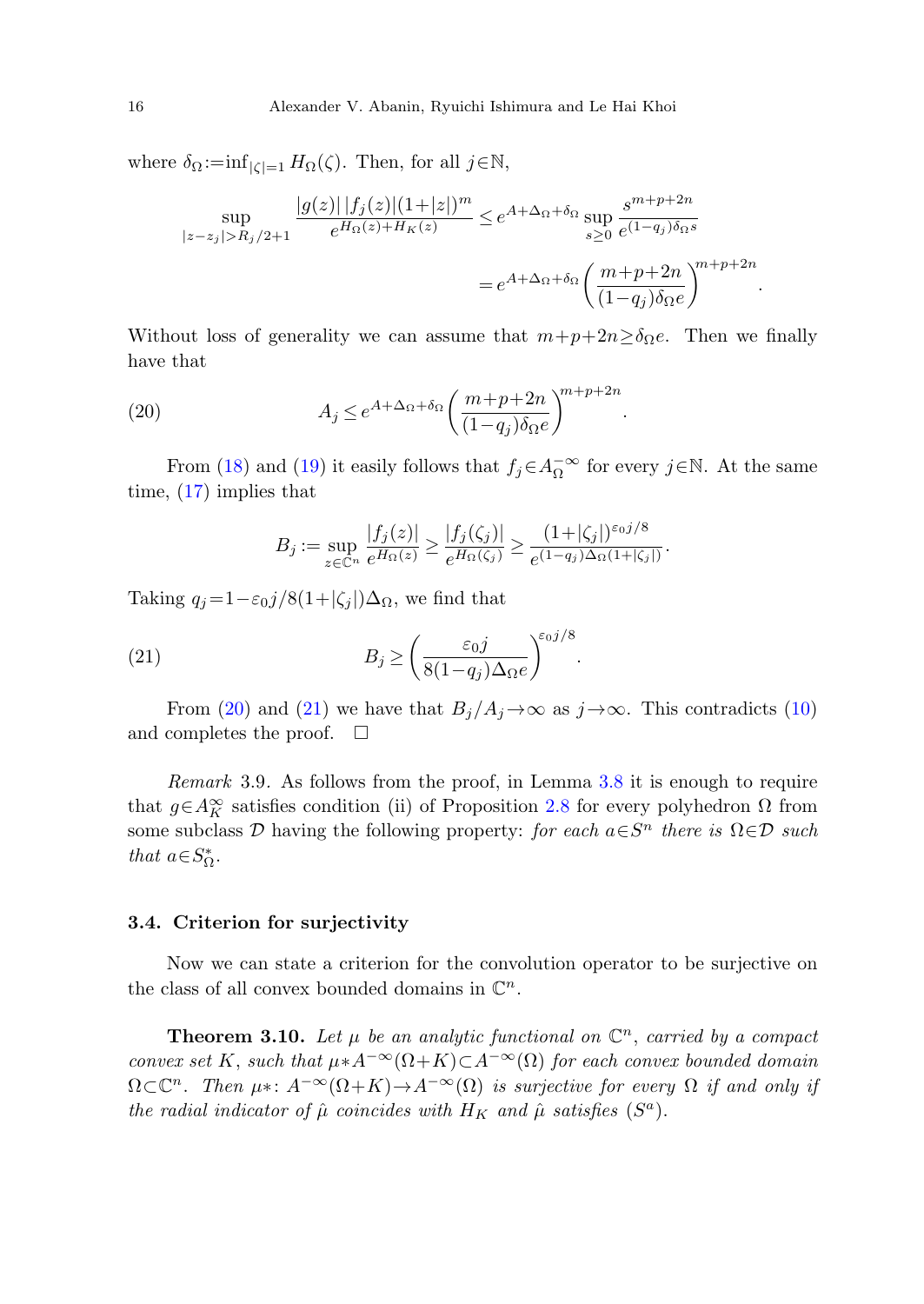Proof. This result is a direct consequence of Proposition [3.6,](#page-10-2) Theorem [2.9](#page-7-0) and Lemma [3.8.](#page-12-3)  $\Box$ 

<span id="page-16-0"></span>In the next section we give some additional results for surjectivity of convolution operators. In particular, we prove that each differential operator of finite order maps  $A^{-\infty}(\Omega)$  onto  $A^{-\infty}(\Omega)$ .

# **4. Examples and applications**

# **4.1. Examples**

In this section we consider examples of functions satisfying the condition  $(S^a)$ and discuss the question about existence of such functions for a given convex compact set K.

<span id="page-16-1"></span>Example 4.1. Let  $n \geq 1$  and  $\zeta = (\zeta_1, ..., \zeta_n)$ . Then any  $P(\zeta) \in \mathbb{C}[\zeta]$  satisfies  $(S^a)$ and we also have that  $h^*_{\hat{\mu}}(\zeta) = H_0(\zeta) = 0$ .

More generally, we have the following statement.

**Proposition 4.2.** Let  $\lambda_1, ..., \lambda_N \in \mathbb{C}^n$  and  $P_i(\zeta) \in \mathbb{C}[\zeta], 1 \leq j \leq N$ . Consider the exponential-polynomial

$$
f(\zeta) := \sum_{j=1}^{N} P_j(\zeta) e^{\langle \lambda_j, \zeta \rangle}
$$

corresponding to the differential-difference operator. Set  $\Lambda := {\lambda_1, ..., \lambda_N}$  and  $K:=\text{conv }\Lambda, \text{ the convex hull of }\Lambda. \text{ Then } f(\zeta) \text{ satisfies } (S^a) \text{ and } h_f^*(\zeta)=H_K(\zeta).$ 

*Proof.* The case  $N=1$  is trivial. Let  $N\geq 2$ . For any  $\zeta_0\in\mathbb{C}^n$ , we may suppose that

$$
H_K(\zeta_0) = \text{Re}\langle \lambda_1, \zeta_0 \rangle \ge \text{Re}\langle \lambda_k, \zeta_0 \rangle, \quad 2 \le k \le N.
$$

Let  $m_j := \deg P_j$  and  $m := \max_j m_j$ . Set

$$
g_N(\zeta) := P_1(\zeta) e^{\langle \lambda_1 - \lambda_N, \zeta \rangle} + \dots + P_{N-1}(\zeta) e^{\langle \lambda_{N-1} - \lambda_N, \zeta \rangle} + P_N(\zeta).
$$

We then have

$$
f(\zeta) = e^{\langle \lambda_N, \zeta \rangle} g_N(\zeta).
$$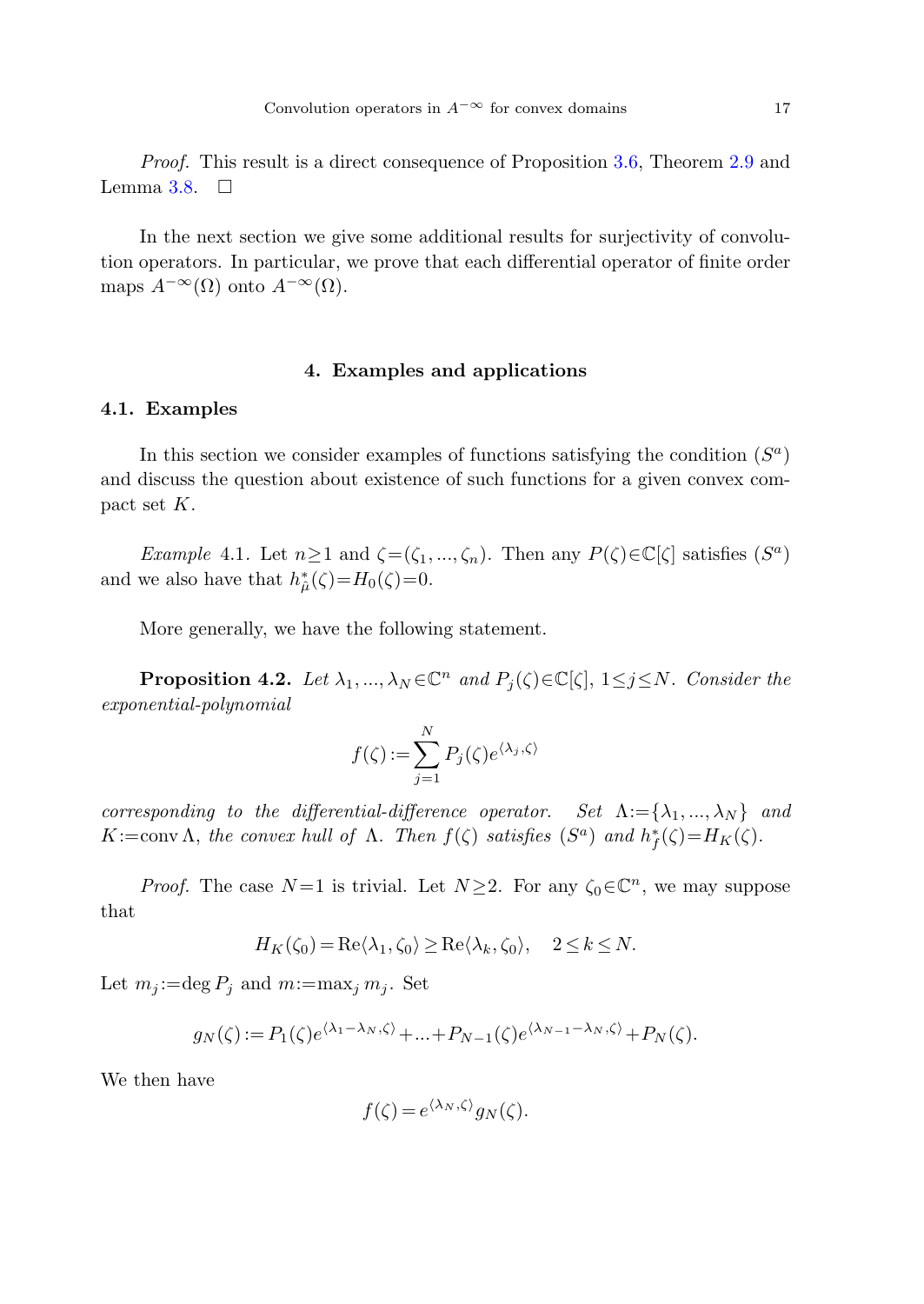If we take any  $\alpha(N)$  with  $|\alpha(N)| = m_N + 1$ , we have  $D_{\zeta}^{\alpha(N)}P_N(\zeta) = 0$  and then with another polynomial  $Q_k^N(\zeta)$  of degree  $m_k$ ,  $1 \leq k \leq N-1$ , we have

$$
D_{\zeta}^{\alpha(N)}g_N(\zeta) = Q_1^N(\zeta)e^{\langle \lambda_1 - \lambda_N, \zeta \rangle} + \dots + Q_{N-1}^N(\zeta)e^{\langle \lambda_{N-1} - \lambda_N, \zeta \rangle}.
$$

Next we set

$$
g_{N-1}(\zeta) := Q_1^N(\zeta) e^{\langle \lambda_1 - \lambda_{N-1}, \zeta \rangle} + \dots + Q_{N-2}^N(\zeta) e^{\langle \lambda_{N-2} - \lambda_{N-1}, \zeta \rangle} + Q_{N-1}^N(\zeta)
$$

and then

$$
D_{\zeta}^{\alpha(N)}g_N(\zeta) = e^{\langle \lambda_{N-1} - \lambda_N, \zeta \rangle}g_{N-1}(\zeta).
$$

Taking any  $\alpha(N-1)$  with  $|\alpha(N-1)| = m_{N-1}+1$ , we have  $D_{\zeta}^{\alpha(N-1)}Q_N^{N-1}(\zeta) = 0$  and then with another polynomial  $Q_k^{N-1}(\zeta)$  of degree  $m_k$ ,  $1 \le k \le N-2$ , we have

$$
D_{\zeta}^{\alpha(N-1)}g_{N-1}(\zeta) = Q_1^{N-1}(\zeta)e^{\langle \lambda_1 - \lambda_{N-1}, \zeta \rangle} + \dots + Q_{N-2}^{N-1}(\zeta)e^{\langle \lambda_{N-2} - \lambda_{N-1}, \zeta \rangle}.
$$

Repeating these procedure, we finally have  $\alpha(2)$  with  $|\alpha(2)|=m_2+1$  and a polynomial  $Q_1^2(\zeta)$  of degree  $m_1$  such that

$$
D_{\zeta}^{\alpha(2)}g_2(\zeta) = e^{\langle \lambda_1 - \lambda_2, \zeta \rangle} Q_1^2(\zeta).
$$

By the preceding example, we have a constant  $c_1>0$  such that there exists  $\zeta^{(1)}\in$  $B(\zeta_0; 1/N\ell(|\zeta_0|))$  satisfying  $|Q_1^2|$ 

$$
|Q_1^2(\zeta^{(1)})| > c_1.
$$

Then by the Cauchy estimate, there exists  $\zeta^{(2)} \in B(\zeta^{(1)}; 1/N\ell(|\zeta_0|))$  such that

$$
|g_2(\zeta^{(2)})| \ge c_2' e^{\operatorname{Re}\langle \lambda_1 - \lambda_2, \zeta^{(1)} \rangle}
$$

with a constant  $c'_2 > 0$ .

Note that 
$$
|\zeta^{(1)}| \ge |\zeta_0| - |\zeta^{(1)} - \zeta^{(0)}| \ge |\zeta^{(0)}| - 1/N\ell(|\zeta_0|)
$$
. Setting  

$$
a_2 := \frac{1}{N} |\lambda_1 - \lambda_2| \ge 0,
$$

we have with  $c_2>0$ ,

$$
|g_2(\zeta^{(2)})| \geq c_2 e^{\operatorname{Re}(\lambda_1 - \lambda_2, \zeta_0)} (1 + |\zeta_0|)^{-|\lambda_1 - \lambda_2|/N} = c_2 e^{\operatorname{Re}(\lambda_1 - \lambda_2, \zeta_0)} (1 + |\zeta_0|)^{-a_2}.
$$

In the same way, we find  $\zeta^{(3)} \in B(\zeta^{(2)}; 1/N\ell(|\zeta_0|))$  and  $a_3 \geq 0$  such that

$$
|g_3(\zeta^{(3)})| \geq c_3' e^{\text{Re}(\lambda_2 - \lambda_3, \zeta^{(2)})} |g_2(\zeta^{(2)})| \geq c_3 e^{\text{Re}(\lambda_1 - \lambda_3, \zeta_0)} (1 + |\zeta_0|)^{-a_3}
$$

with constants  $c_3, c'_3 > 0$ .

Repeating this procedure, we finally have a point  $\zeta^{(N)} \in B(\zeta^{(N-1)}; 1/N\ell(|\zeta_0|)) \subset$  $B(\zeta_0; \ell(|\zeta_0|)),$  and constants  $a_N, a'_N \ge 0$  and  $c_N, c'_N > 0$  such that

$$
|g_N(\zeta^{(N)})| \ge c_N e^{\text{Re}\langle \lambda_1 - \lambda_N, \zeta_0 \rangle} (1 + |\zeta_0|)^{-a_N}
$$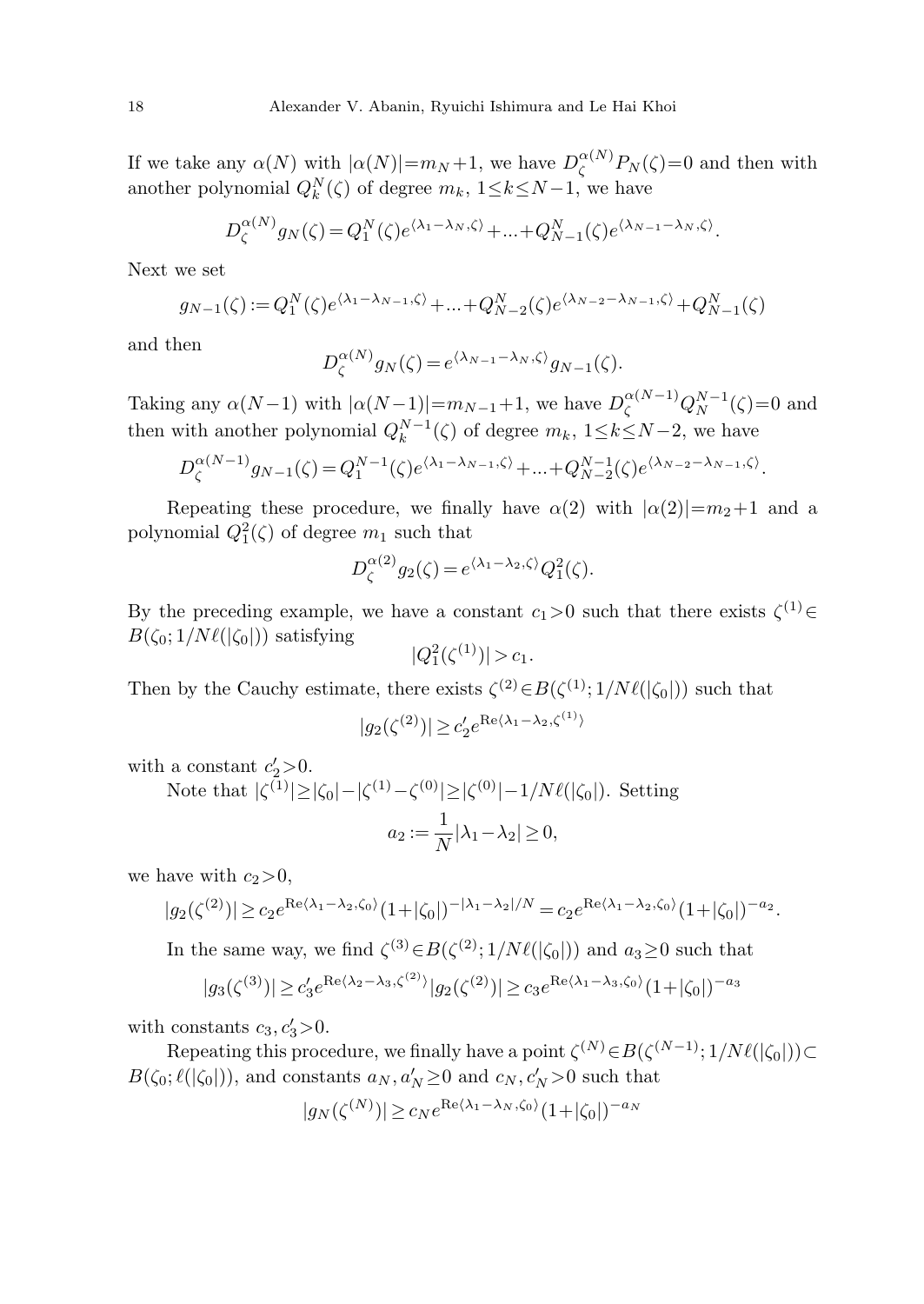and so

$$
|f(\zeta^{(N)})| = e^{\operatorname{Re}\langle \lambda_N, \zeta^{(N)} \rangle} |g_N(\zeta^{(N)})| \ge c'_N e^{\operatorname{Re}\langle \lambda_1, \zeta_0 \rangle} (1 + |\zeta_0|)^{-a_N}
$$
  
 
$$
\ge c'_N e^{H_K(\zeta_0)} (1 + |\zeta_0|)^{-a'_N}.
$$

We note that all the constants  $c_k$ ,  $c'_k$ ,  $a_k$ , and  $a'_k$  are independent of  $\zeta_0$  and the first assertion follows.

The property  $h_f^*(\zeta) = H_K(\zeta)$  is proved in [[22,](#page-21-8) Theorem 6.1.1].  $\Box$ 

**Proposition 4.3.** Let  $\Lambda$ , K and f be as in Proposition [4.2](#page-16-1) and  $\mu_f$ \* be the differential-difference operator generated by f. Then  $\mu_f^*$  maps  $A^{-\infty}(\Omega + K)$  onto  $A^{-\infty}(\Omega)$  for any  $\Omega, \Omega + K \in \mathcal{D}^{-\infty,n}$ . In particular, for each polynomial P in  $\mathbb{C}^n$  the differential operator  $\mu_{P^*}$  maps  $A^{-\infty}(\Omega)$  onto  $A^{-\infty}(\Omega)$  for any  $\Omega \in \mathcal{D}^{-\infty,n}$ .

Proof. This result is an immediate consequence of Theorem [3.10](#page-15-0) and Proposition [4.2.](#page-16-1)  $\Box$ 

Let us discuss the question about existence of functions which belong to  $A_K^{\infty}$ and satisfy  $(S^a)$ . For  $n=1$  the answer is always affirmative and can be obtained rather simply.

<span id="page-18-0"></span>**Proposition 4.4.** For each convex compact set K in  $\mathbb C$  there exists a function g in  $A_K^{\infty}$  which satisfies  $(S^a)$ .

*Proof.* If K is a singleton, say  $\{a\}$ , then  $A_K^{\infty}$  coincides with the family  ${p(z)e^{az}:p \text{ is a polynomial}}$ . By Proposition [4.2](#page-16-1), each function of the type  $p(z)e^{az}$ with nontrivial polynomial  $p$  satisfies  $(S^a)$ .

Now consider K with more than one point. Applying  $[26,$  $[26,$  Theorem 5 to a subharmonic function  $H_K$  in  $\mathbb C$  we can find an entire function g such that

(22) 
$$
\left| \log |g(z)| - H_K(z) \right| \le C \log(1+|z|), \quad z \notin E_0,
$$

C being a constant and  $E_0$  being an exceptional set in  $\mathbb C$  which can be covered by a sequence of rings  $\{z:|z-z_k|\leq r_k\}$  with  $\sum_{k=1}^{\infty} r_k<\infty$ . Clearly, g belongs to  $A_K^{\infty}$  and satisfies  $(S^a)$ .  $\Box$ 

**Corollary 4.5.** Let  $K = K_1 \times ... \times K_n$ , where  $K_j$  are convex compact sets in  $\mathbb{C}$ ,  $1 \leq j \leq n$ . Then there exists a function  $g \in A_K^{\infty}$  which satisfies  $(S^a)$ .

*Proof.* It is sufficient to take a function  $g(z) := \prod_{j=1}^n g_j(z_j)$ , where  $g_j$  satis-fies ([22\)](#page-18-0) with  $K=K_j$ ,  $1\leq j\leq n$ .  $\Box$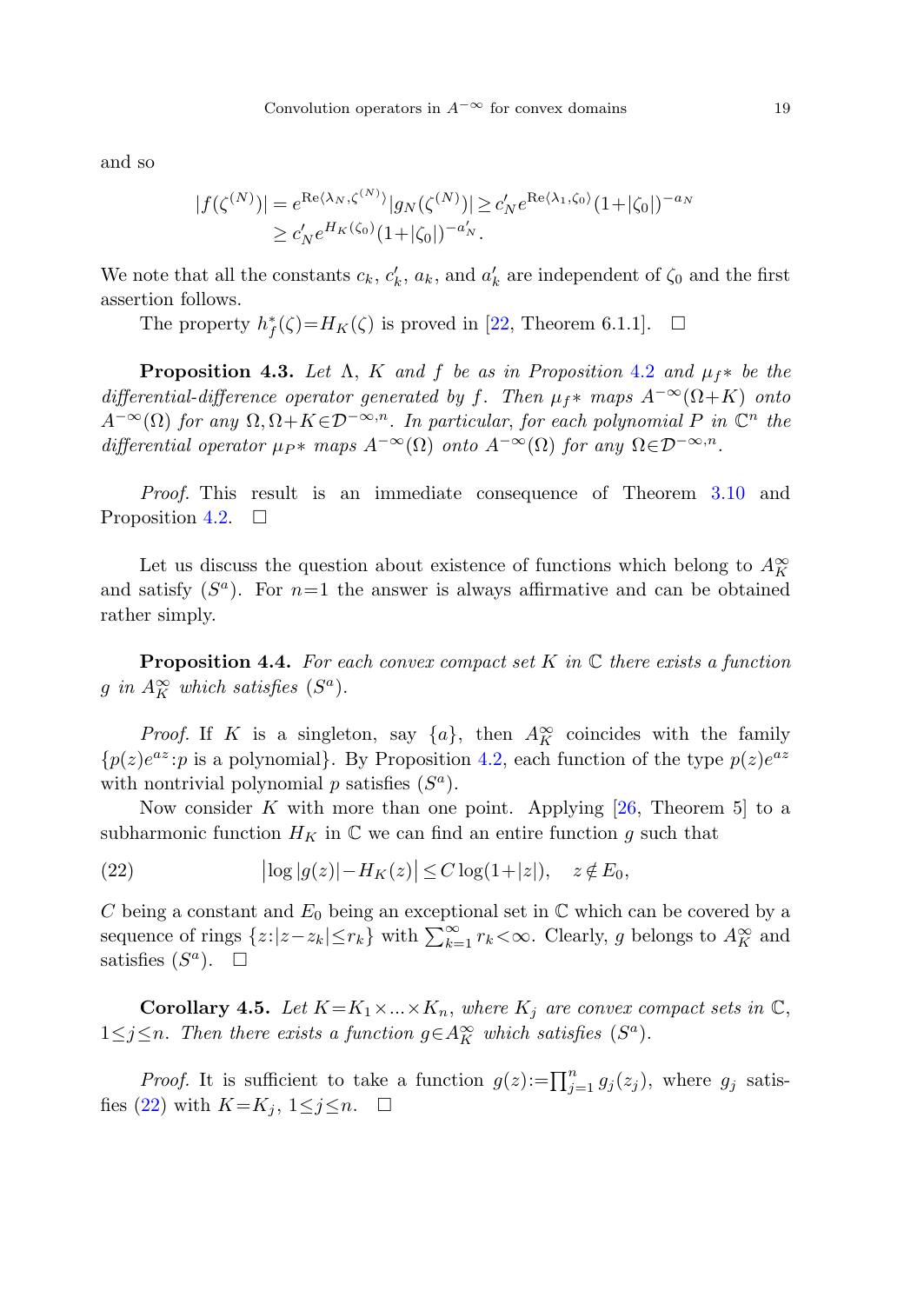*Remark* 4.6. In [\[27](#page-21-10), Theorem 4] the following analog of [\(22](#page-18-0)) for  $n>1$  was established

$$
|\log|g(z)| - H_K(z)| \le (1+|z|)^{2/3}, \quad z \notin E_0,
$$

where K is a convex compact set in  $\mathbb{C}^n$  and  $E_0$  is some exceptional set. Evidently, this inequality cannot guarantee the existence of functions belonging to  $A_K^{\infty}$  and satisfying  $(S^a)$  for arbitrary K and  $n>1$ . So we have the following question.

**Open problem.** Let K be a convex compact set in  $\mathbb{C}^n$ ,  $n>1$ . Does there exist a function g in  $A_K^{\infty}$  which satisfies  $(S^a)$ ?

### **4.2. Explicit form for solutions**

In this section we discuss the problem of explicit representation of solutions for convolution operators in the space  $A^{-\infty}(\Omega)$ . Throughout what follows we assume that either  $n=1$ , or  $n>1$  and  $\Omega$  and  $\Omega + K$  have  $C^2$  boundaries. We have the following representation result.

**Proposition 4.7.** Let  $\mu$ <sup>\*</sup>:  $A^{-\infty}(\Omega + K) \to A^{-\infty}(\Omega)$  be a surjective convolution operator. Then there exists a sequence  $\Lambda = {\lambda_k}_{k=1}^{\infty}$  in  $\mathbb{C}^n$  with  $|\lambda_k| \to \infty$  such that each function  $g \in A^{-\infty}(\Omega)$  can be represented in the form

(23) 
$$
g(z) = \sum_{k=1}^{\infty} c_k e^{\langle \lambda_k, z \rangle}, \quad z \in \Omega,
$$

and the function

(24) 
$$
f(w) = \sum_{k=1}^{\infty} \frac{c_k}{\hat{\mu}(\lambda_k)} e^{\langle \lambda_k, w \rangle}, \quad w \in \Omega + K,
$$

belongs to  $A^{-\infty}(\Omega+K)$  and is a solution of the equation  $\mu*f=q$ .

*Proof.* In fact, by [[6,](#page-20-3) Theorem 4.3] there exists a sequence  $\Lambda = {\lambda_k}_{k=1}^{\infty}$  in  $\mathbb{C}^n$ with  $|\lambda_k| \to \infty$  so that the system of exponential functions  $E_\Lambda := \{e^{\langle \lambda_k, z \rangle} : k \in \mathbb{N}\}\$ is an absolutely representing system in  $A^{-\infty}(\Omega + K)$ . Then, given  $g \in A^{-\infty}(\Omega)$ , we find  $f\in A^{-\infty}(\Omega+K)$  with  $\mu*f=g$  and expand f into the series

(25) 
$$
f(z) = \sum_{k=1}^{\infty} a_k e^{\langle \lambda_k, w \rangle}, \quad w \in \Omega + K,
$$

which converges to f absolutely in  $A^{-\infty}(\Omega + K)$ . Since  $\mu$ \*:  $A^{-\infty}(\Omega + K) \to A^{-\infty}(\Omega)$ is continuous, the series  $\sum_{k=1}^{\infty} a_k \hat{\mu}(\lambda_k) e^{i \lambda_k, z}$  converges to g in  $A^{-\infty}(\Omega)$ . It remains to put  $c_k := a_k \hat{\mu}(\lambda_k)$ ,  $k \in \mathbb{N}$ .  $\Box$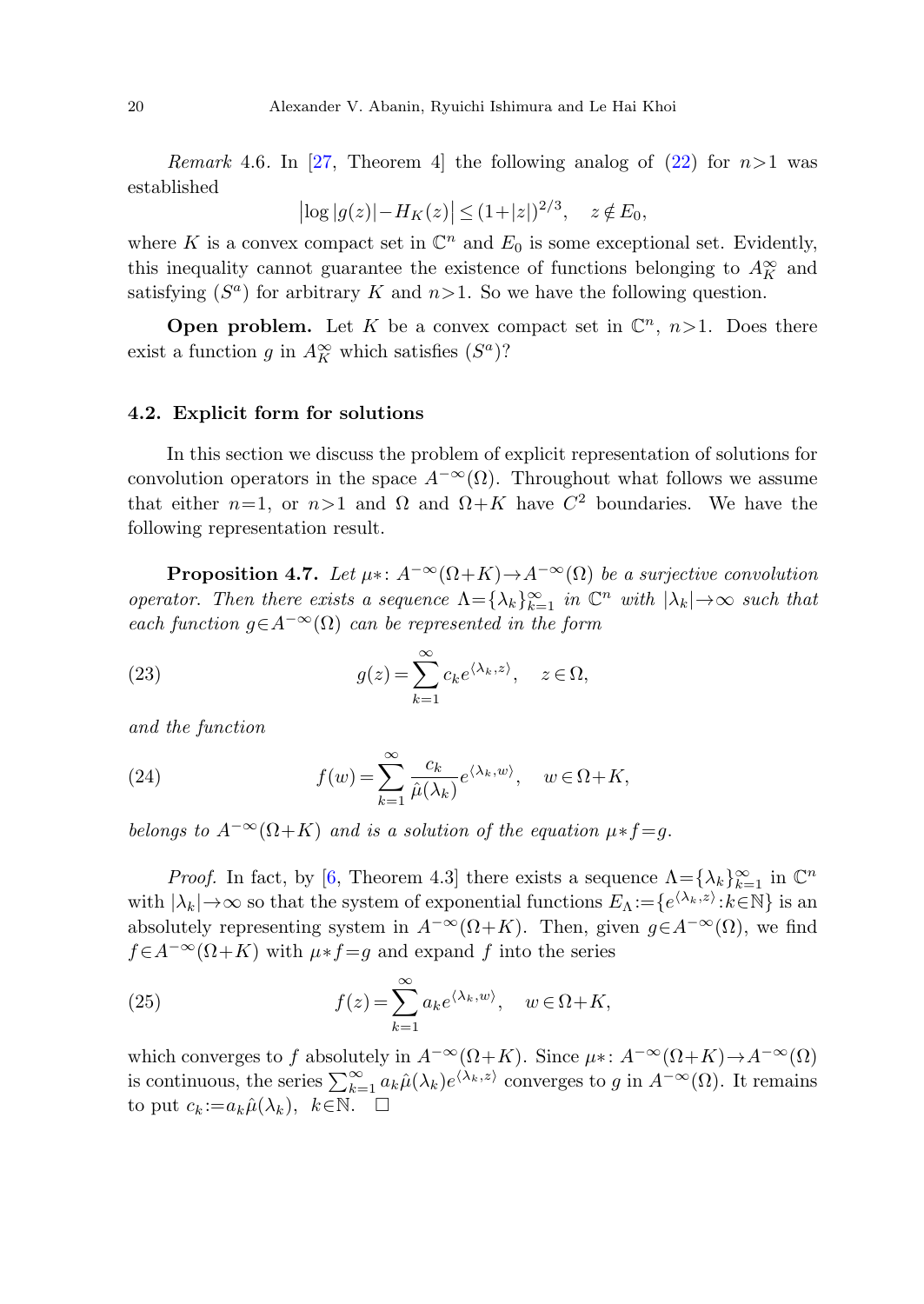<span id="page-20-15"></span><span id="page-20-8"></span>Acknowledgement. The authors thank the referee for useful remarks and comments that led to improvement of this paper.

#### **References**

- <span id="page-20-9"></span><span id="page-20-5"></span><span id="page-20-2"></span>1. Abanin, A. V., Certain criteria for weak sufficiency, Mat. Zametki **40** (1986), 442–454 (Russian). English. transl.: Math. Notes **40** (1986), 757–764; See also: Letter to the editors, Mat. Zametki **56** (1994), 140 (Russian). English. transl.: Math. Notes **56** (1994), 1193.
- <span id="page-20-3"></span>2. Abanin, A. V., Dense spaces and analytic multipliers, Izv. Vyssh. Uchebn. Zaved. Severo-Kavkaz. Reg. Estestv. Nauk **4** (1994), 3–10 (Russian).
- 3. Abanin, A. V., Ishimura, R. and Khoi, L. H., Surjectivity criteria for convolution operators in A−∞, C. R. Math. Acad. Sci. Paris **348** (2010), 253–256.
- <span id="page-20-0"></span>4. ABANIN, A. V. and KHOI, L. H., On the duality between  $A^{-\infty}(D)$  and  $A^{-\infty}_D$  for convex domains, C. R. Math. Acad. Sci. Paris **347** (2009), 863–866.
- <span id="page-20-1"></span>5. ABANIN, A. V. and KHOI, L. H., Dual of the function algebra  $A^{-\infty}(D)$  and representation of functions in Dirichlet series, Proc. Amer. Math. Soc. **138** (2010), 3623–3635.
- <span id="page-20-4"></span>6. ABANIN, A. V. and KHOI, L. H., Pre-dual of the function algebra  $A^{-\infty}(D)$  and representation of functions in Dirichlet series, to appear in Complex Anal. Oper. Theory.
- <span id="page-20-10"></span><span id="page-20-7"></span>7. BARRETT, D., Duality between  $A^{\infty}$  and  $A^{-\infty}$  on domains with non-degenerate corners, in Multivariable Operator Theory (Seattle, WA, 1993 ), Contemp. Math. **185**, pp. 77–87, Amer. Math. Soc., Providence, RI, 1995.
- <span id="page-20-11"></span>8. Bell, S. R. and Boas, H. P., Regularity of the Bergman projection and duality of holomorphic function spaces, Ann. of Math. **267** (1984), 473–478.
- <span id="page-20-6"></span>9. Choi, Y. J., Khoi, L. H. and Kim, K. T., On an explicit construction of weakly sufficient sets for the function algebra  $A^{-\infty}$ , Complex Var. Elliptic Equ. **54** (2009), 879–897.
- <span id="page-20-14"></span>10. EDWARDS, R. E., Functional Analysis, Holt, New York, 1965.
- <span id="page-20-13"></span>11. Ehrenpreis, L., Fourier Analysis in Several Complex Variables, Dover, New York, 1970.
- 12. Epifanov, O. V., The problem concerning the epimorphicity of a convolution operator in convex domains, Mat. Zametki **16** (1974), 415–422 (Russian). English transl.: Math. Notes **16** (1974), 837–841.
- <span id="page-20-12"></span>13. GROTHENDIECK, A., Produits tensoriels topologiques et espaces nucléaires, Mem. Amer. Math. Soc. **16**, Amer. Math. Soc., Providence, RI, 1955.
- 14. HÖRMANDER, L., On the range of convolution operators, Ann. of Math. **76** (1962), 148–170.
- 15. ISHIMURA, R. and OKADA, J., Sur la condition (S) de Kawai et la propriété de croissance régulière d'une fonction sous-harmonique et d'une fonction entière, Kyushu J. Math. **48** (1994), 257–263.
- 16. Kawai, T., On the theory of Fourier hyperfunctions and its applications to partial differential equations with constant coefficients, J. Fac. Sci. Univ. Tokyo Sect. IA Math. **17** (1970), 467–517.